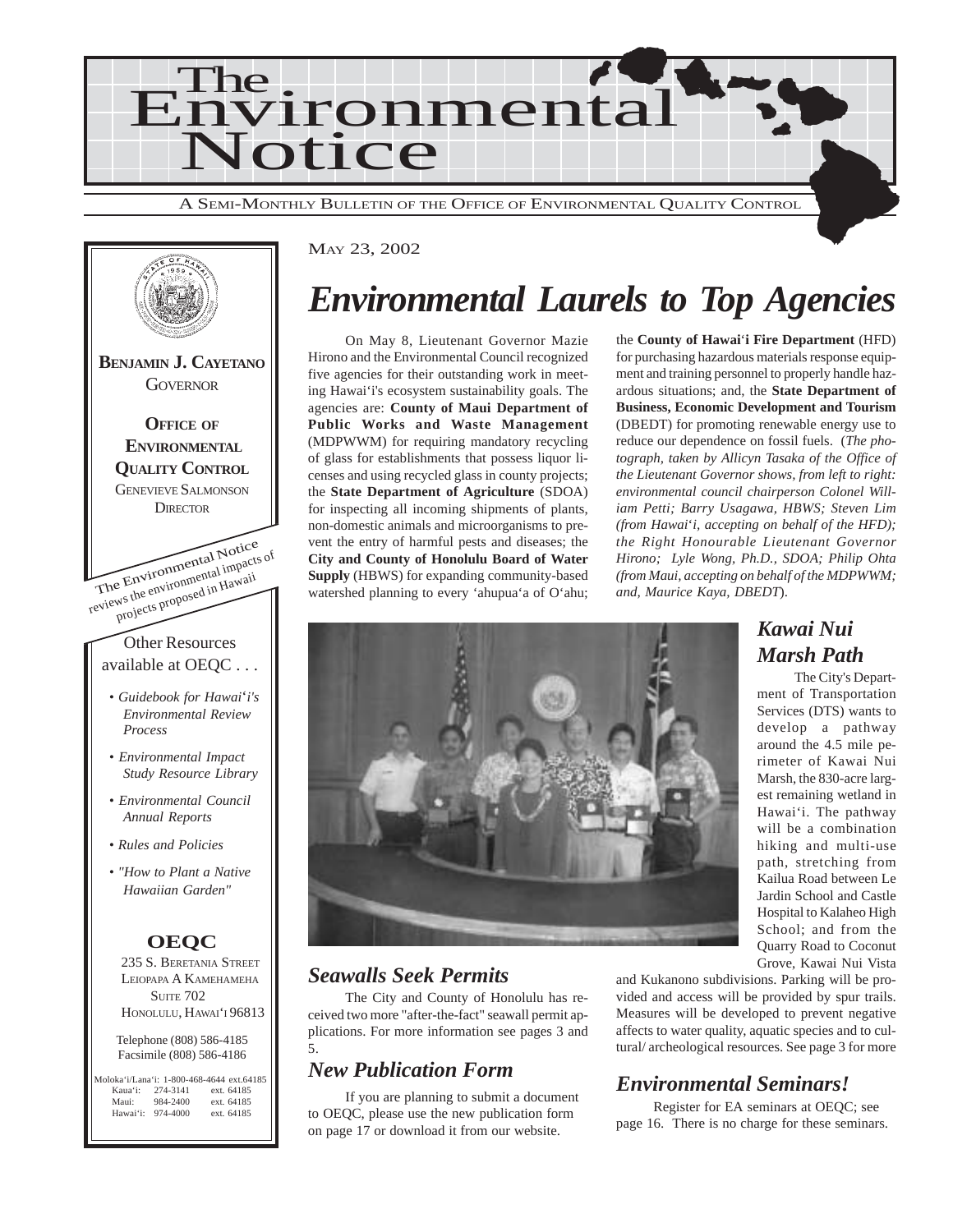# Table of Contents

#### MAY 23, 2002

### 1 **O'ahu Notices**

### **Draft Environmental Assessments**

| (2) Morita Company Shoreline Setback Variance for Seawall Addition . 3 |  |
|------------------------------------------------------------------------|--|
| (3) Mt. Ka'ala Land Expansion for 50-Foot Tower Construction  4        |  |
|                                                                        |  |
| (5) Waimanalo Well III, Production Facility, Access Road & Water       |  |
|                                                                        |  |
|                                                                        |  |

#### **Final Environmental Assessments/**

|  | <b>Findings of No Significant Impacts (FONSI)</b> |
|--|---------------------------------------------------|
|--|---------------------------------------------------|

|  |  |  | n ' 'nu'' 'n ' 'n '' nu'' a |  |  |  |  |  |
|--|--|--|-----------------------------|--|--|--|--|--|

| <b>Previously Published Projects Pending Public Comments</b> |  |
|--------------------------------------------------------------|--|
|                                                              |  |
|                                                              |  |

### 7 **Kaua'i Notices**

| <b>Previously Published Projects Pending Public Comments</b> |  |
|--------------------------------------------------------------|--|
|                                                              |  |
|                                                              |  |

### 3 **Maui Notices**

| <b>Draft Environmental Assessments</b>                                                      |
|---------------------------------------------------------------------------------------------|
| <b>Final Environmental Assessments</b><br><b>Findings of No Significant Impacts (FONSI)</b> |
| <b>Previously Published Projects Pending Public Comments</b>                                |

### 6 **Hawai'i Notices**

| <b>Draft Environmental Assessments</b> |  |
|----------------------------------------|--|
|                                        |  |

### s **[Shoreline Notices](#page-10-0)**

### ^ **Coastal Zone News**

| (1) Emergency Maintenance Dredging at Anini Ramp and Waikaea |  |
|--------------------------------------------------------------|--|
|                                                              |  |
| Special Management Area (SMA) Minor Permits  13              |  |

### V **[Pollution Control Permits](#page-11-0)**

|--|

### **J** Federal Notices

| Categorical Exemption and Supplemental Environmental Assessment        |  |
|------------------------------------------------------------------------|--|
|                                                                        |  |
| Prudency Determination and Proposed Critical Habitat for Plants in the |  |
|                                                                        |  |
| Notice of Intent to Prepare an EIS for Sea Turtle Conservation  14     |  |
| Amendment to Marine Mammal Scientific Research Permit No. 848-         |  |
|                                                                        |  |
| Suspension of Flood Insurance Program for Unincorporated Areas in      |  |
|                                                                        |  |
| EPA and U.S. Army Corps of Engineers Agree on Definitions for "Fill    |  |
|                                                                        |  |
|                                                                        |  |
| Honoka'a Power Plant Before the Federal Energy Regulatory              |  |
|                                                                        |  |
| Notice of Intent to Prepare EIS for the Lahaina Watershed Project  16  |  |
| Interagency Environmental Justice Working Group  16                    |  |

' **Environmental Council Notices**

|--|

### C **Announcement**

*OEQC intends to make the information in this bulletin accessible to everyone. Individuals that require this material in a different format (such as large type or braille), should contact our office for assistance.*

| The Environmental Notice | <b>Office of Environmental Quality Control</b> | Page 2 |
|--------------------------|------------------------------------------------|--------|
|--------------------------|------------------------------------------------|--------|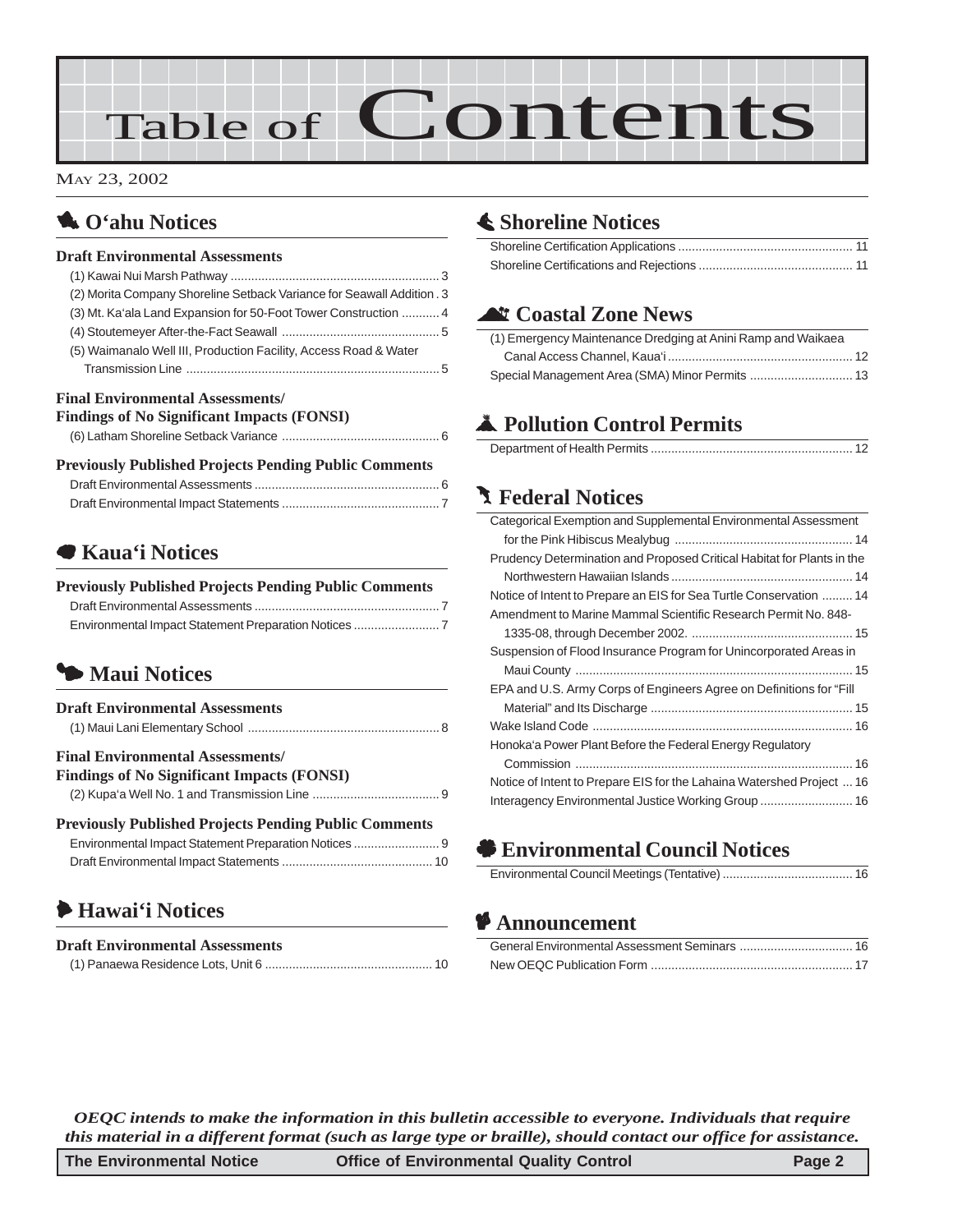### <span id="page-2-0"></span>**Draft Environmental Assessments**

### 1 **(1) Kawai Nui Marsh Pathway**

| District:             | Ko'olaupoko                               |
|-----------------------|-------------------------------------------|
| TMK:                  | 4-2-13: 2, 5, 10, 22, 38; 4-2-16: 1, 5, 6 |
| Applicant:            | City and County of Honolulu               |
|                       | Department of Transportation Services     |
|                       | 650 South King Street, 3rd Floor          |
|                       | Honolulu, Hawai'i 96813                   |
|                       | Contact: Mark Kikuchi (527-5026)          |
|                       | <b>Approving Agency/Accepting</b>         |
| <b>Authority:</b>     | Same as above.                            |
| <b>Consultant:</b>    | Helber Hastert & Fee Planners, Inc.       |
|                       | 733 Bishop Street, Suite 2590             |
|                       | Honolulu, Hawai'i 96813                   |
|                       | Contact: David Curry (545-2055)           |
| <b>Public Comment</b> |                                           |
| Deadline:             | June 22, 2002                             |
| Status:               | DEA First Notice pending public comment.  |
|                       | Address comments to the applicant with    |
|                       | copies to the consultant and OEQC.        |
|                       |                                           |

**Permits Required**: Special management area, CDUP

The City and County Department of Transportation Services is proposing to build a perimeter pathway around Kawai Nui Marsh, the largest remaining wetland in Hawai'i, consisting of 830 acres. The proposed project consists primarily of building a combination hiking and multi-use pathway (divided into five segments) around the marsh. Segment 1 extends from the terminus of the levee to the beginning of Kukanono subdivision. Segment 2 extends from the terminus of Segment 1 to Ulukahiki Street behind Castle Hospital. Segment 3 extends from the terminus of Segment 2 to the area below the intersection of Kailua Road and Kapa'a Quarry Road. Segment 4 extends from the terminus of Segment 3 to the Model Airplane Park. Segment 5 extends from the Model Airplane Park to the intersection of Kapa'a Quarry Road and Mokapu Boulevard. Segment 5 joins to Segment 6 (the existing flood control levee) with a proposed bridge across Oneawa Canal. In addition to the pathway, several spur trails are planned to allow pathway users better access to view the marsh and its wildlife, and parking facilities will be provided in appropriate locations.

**2 5 6 1 3 4 5**

**O'ahu Notices**

The proposed project will also include signage regarding location, prohibited activities, importance of a location, and special instructions on safety, preservation, and pathway boundaries. Signage will be provided at appropriate entry sites, observation points, archeological/cultural sites, wildlife viewing areas, and important vegetation areas.

Planning for the proposed project commenced in 1999 as part of the City's "21<sup>st</sup> Century O'ahu" community planning process. The scope of work included a community outreach effort that included over 40 potential stakeholders. A series of public meetings wereheld that provided community input into the planning process.

Impacts are anticipated with regard to sedimentation from construction activities, and traffic and noise associated with pathway users. These impacts will be mitigated by employing Best Management Practices (BMPs) during construction, providing parking away from residential neighborhoods, and siting the pathway alignment as far from existing homes as possible. Beneficial impacts will result from enhanced access to the marsh for recreation, education, and data collection.



### **(2) Morita Company Shoreline Setback Variance for Seawall Addition**

| District: | Honolulu         |
|-----------|------------------|
| TMK:      | $3 - 5 - 3$ : 10 |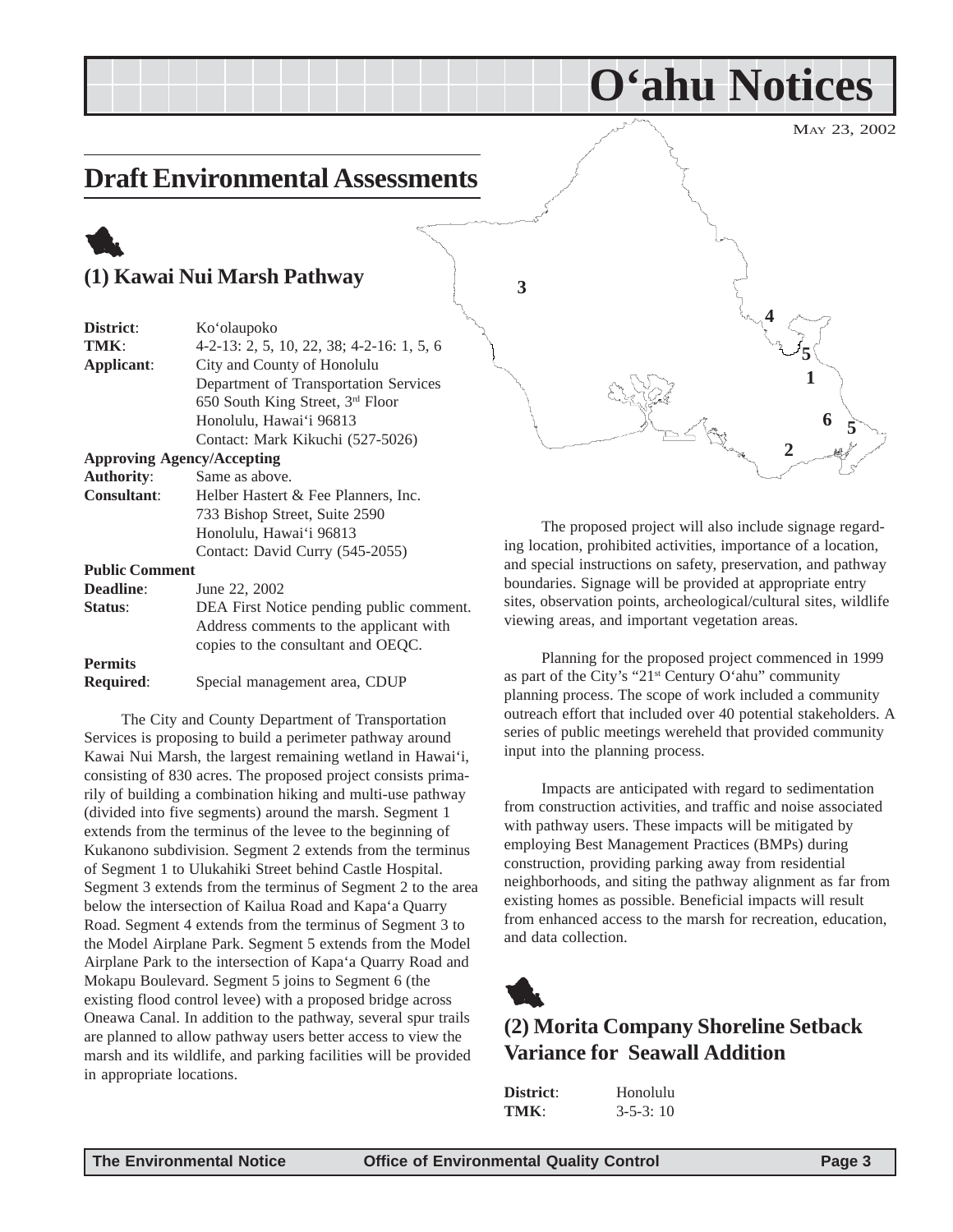## <span id="page-3-0"></span>**O'ahu Notices**

#### MAY 23, 2002

| Applicant:            | Morita Company, Inc.                                         | <b>Approving Agency/Accepting</b>                        |                                                              |
|-----------------------|--------------------------------------------------------------|----------------------------------------------------------|--------------------------------------------------------------|
|                       | 1580 Makaloa Street, Suite 790                               | <b>Authority:</b>                                        | Department of Land and Natural Resources                     |
|                       | Honolulu, Hawai'i 96814                                      |                                                          | 1151 Punchbowl Street, Room 130                              |
|                       | Contact: Don Kim (952-6399)                                  |                                                          | Honolulu, Hawai'i 96813                                      |
|                       | <b>Approving Agency/Accepting</b>                            |                                                          | Contact: Gilbert Coloma-Agaran (587-0400)                    |
| <b>Authority:</b>     | City and County of Honolulu                                  | <b>Consultant:</b>                                       | J.M. Waller Associates, Inc.                                 |
|                       | Department of Planning and Permitting                        |                                                          | 459 N. Kalaheo                                               |
|                       | 650 S. King Street, 7th Floor                                |                                                          | Kailua, Hawai'i 96734                                        |
|                       | Honolulu, Hawai'i 96813                                      |                                                          | Contact: Carl Woehrle (263-0200; 781-                        |
|                       | Contact: Dana Teramoto (523-4648)                            |                                                          | 1949)                                                        |
| <b>Consultant:</b>    | <b>Public Comment</b><br>Roy K. Yamamoto Architect, AIA Inc. |                                                          |                                                              |
|                       | 1580 Makaloa Street, Suite 788                               | <b>Deadline:</b>                                         | June 22, 2002                                                |
|                       | Honolulu, Hawai'i 96814                                      | Status:                                                  | DEA First Notice pending public comment.                     |
|                       | Contact: Roy Yamamoto (942-3666)                             |                                                          | Address comments to the applicant with                       |
| <b>Public Comment</b> |                                                              |                                                          | copies to the approving agency or accepting                  |
| <b>Deadline:</b>      | June 22, 2002                                                |                                                          | authority, the consultant and OEQC.                          |
| Status:               | DEA First Notice pending public comment.                     | <b>Permits</b>                                           |                                                              |
|                       | Address comments to the applicant with                       | <b>Required:</b>                                         | CDUA, Building                                               |
|                       | copies to the approving agency or accepting                  |                                                          |                                                              |
|                       | authority, the consultant and OEQC.                          |                                                          | The State of Hawai'i, Department of Accounting and           |
| <b>Permits</b>        |                                                              | General Services, Information and Communication Services |                                                              |
| Required:             | <b>SSV</b>                                                   |                                                          | Division (ICSD) proposes to expand a parcel of land licensed |
|                       |                                                              |                                                          | to the ICSD by the ILS Air Force The licensed property is    |

The applicant is requesting to retain (allow) a 2-foot high Concrete Rubble Masonry (CRM) wall addition to an existing seawall, with a metal fence on top of the addition and fill within the 40-foot shoreline setback.

The property is currently vacant. The CRM seawall is approximately 121 feet long. The certified shoreline survey dated February 25, 2002, follows the makai edge of the seawall. The existing seawall (without the illegal addition) is approximately 7.3 feet high. A 2.4-foot high metal fence is on top of the illegal addition. Additional soil was added on the mauka side of the illegal addition.

The project is located at 4415 Kahala Avenue.

### 1

### **(3) Mt. Ka'ala Land Expansion for 50- Foot Tower Construction**

| District:  | Waialua and Wai'anae                     |
|------------|------------------------------------------|
| TMK:       | $7-7-01$ : 1; 6-7-03: 23; 6-7-03: 25     |
| Applicant: | Dept. of Accounting and General Services |
|            | 1151 Punchbowl Street, Room 412          |
|            | Honolulu, Hawai'i 96813                  |
|            | Contact: Robert Hlivak (586-1930 x 013)  |

to the ICSD by the U.S. Air Force. The licensed property is contained inside the fenced in area at the Mt. Ka'ala Air Force Station. The increase in parcel size from 510 square feet to 1,161 square feet is necessary to provide space for the foundation of the replacement tower and to correct deficiencies in the original property description that did not include the actual area currently occupied by the ICSD building and its support structures. In addition, the property description needs to be modified to include two rights-of-way to permit a cable passage to off-site antennas and a connection to electrical ground. The rights-of-way were omitted from the previous property description.

The proposed action includes the removal of the existing 25-foot tall tower and replacing it with a 50-foot tall tower on the expanded parcel of land. Additional microwave and whip antennas will be installed on the new tower along with the relocated antennas. The proposed action also includes the exchange of one of the microwave antennas located downhill off Kamaohanui Ridge, within the Natural Area Reserve, with a corner reflector antenna.

In addition, temporary alterations are proposed to relocate the existing antennas to the roof of the ICSD building. The relocation is necessary for signals to clear a new security fence installed by the Federal Aviation Administration until the new tower is completed.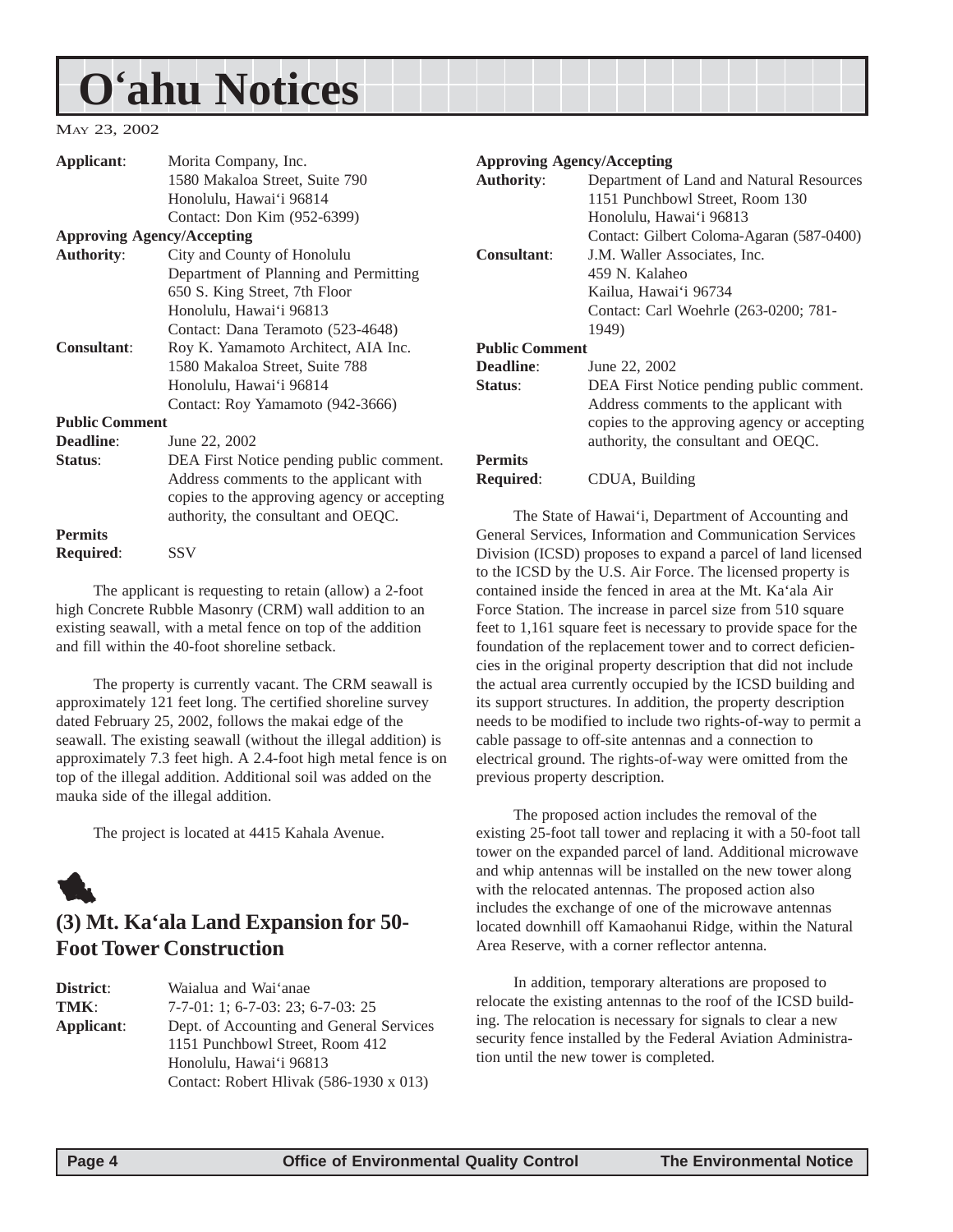<span id="page-4-0"></span>

An environmental assessment was prepared to evaluate the potential impacts of the above-described proposal. Potential impacts to topography, land use, climate, regional geology andsoils, regional hydrogeology, biological resources (vegetation, wetlands, wildlife, rare, threatened/endangered species) were found negligible. In addition, impacts to visual resources/aesthetics, transportation resources and impacts to utilities systems were also found negligible. Impacts to cultural resources were found negligible to minor. Positive negligible socioeconomic impacts were found; and no hazardous substances would be introduced to the area. Based on these findings, no significant impact on human health or the natural environment is anticipated and an environmental impact statement is not required for this action.



### **(4) Stoutemeyer After-the-Fact Seawall**

| District:                         | Ko'olaupoko                                 |
|-----------------------------------|---------------------------------------------|
| TMK:                              | $4 - 4 - 21$ : 36                           |
| Applicant:                        | David Stoutemeyer (254-8499)                |
|                                   | 44-001 'Aina Moi Place                      |
|                                   | Kaneohe, Hawaii 96744                       |
| <b>Approving Agency/Accepting</b> |                                             |
| <b>Authority:</b>                 | City and County of Honolulu                 |
|                                   | Department of Planning and Permitting       |
|                                   | 650 South King Street                       |
|                                   | Honolulu, Hawai'i 96813                     |
|                                   | Contact: Ardis Shaw-Kim (527-5349)          |
| <b>Consultant:</b>                | Analytical Planning Consultants, Inc.       |
|                                   | 928 Nu'uanu Avenue, Suite 502               |
|                                   | Honolulu, Hawai'i 96817                     |
|                                   | Contact: Donald Clegg (536-5695)            |
| <b>Public Comment</b>             |                                             |
| Deadline:                         | June 22, 2002                               |
| Status:                           | DEA First Notice pending public comment.    |
|                                   | Address comments to the applicant with      |
|                                   | copies to the approving agency or accepting |
|                                   | authority, the consultant and OEQC.         |
| <b>Permits</b>                    |                                             |
| <b>Required:</b>                  | Shoreline Setback Variance                  |
|                                   |                                             |

The applicants are requesting an after-the-fact approval to retain fill and a loose (unmortared) rock wall that was placed within the 40-foot shoreline setback area. As the fill and rock wall are not indicated in an April 22, 1991 shoreline survey, these structures are presumed to have been constructed subsequent to that date. The wall is about two to three feet high when measured from the seaward side. It

functions as a retaining wall and is at the same grade as the residential lot landward.

The project is located at 44-001 'Aina Moi Place, Kaneohe.



### **(5) Waimanalo Well III, Production Facility, Access Road & Water Transmission Line**

| District:                         | Ko'olaupoko                                 |
|-----------------------------------|---------------------------------------------|
| TMK:                              | $4-1-08:05 & 8.80$                          |
| Applicant:                        | City and County of Honolulu                 |
|                                   | Board of Water Supply                       |
|                                   | 630 South Beretania Street                  |
|                                   | Honolulu, Hawai'i 96843                     |
|                                   | Contact: Scot Muraoka (527-5221)            |
| <b>Approving Agency/Accepting</b> |                                             |
| <b>Authority:</b>                 | City and County of Honolulu                 |
|                                   | Board of Water Supply                       |
|                                   | 630 South Beretania Street                  |
|                                   | Honolulu, Hawai'i 96843                     |
|                                   | Contact: Clifford Jamile (527-6180)         |
| Consultant:                       | <b>Environmental Planning Services</b>      |
|                                   | 1314 South King Street, Suite 951           |
|                                   | Honolulu, Hawai'i 96814                     |
|                                   | Contact: Eugene Dashiell (593-8330)         |
| <b>Public Comment</b>             |                                             |
| Deadline:                         | June 22, 2002                               |
| Status:                           | DEA First Notice pending public comment.    |
|                                   | Address comments to the applicant with      |
|                                   | copies to the approving agency or accepting |
|                                   | authority, the consultant and OEQC.         |
| <b>Permits</b>                    |                                             |
| <b>Required:</b>                  | Building, Water Use                         |
|                                   |                                             |

The City and County of Honolulu Board of Water Supply (BWS) proposes to convert the existing exploratory well in Waimanalo into a production well. In addition to the well, the BWS will construct an access road, pipeline connections, a control tank, and a control building. The well water will be pumped into the control tank and subsequently flow out of that tank to the connection point with the existing BWS 20-inch transmission pipeline along Nonokio Street. The pump size is 0.5 mgd (million gallons per day) or 350 gpm (gallons per minute), operating at 24-hours per day. The route of the access road and transmission pipeline would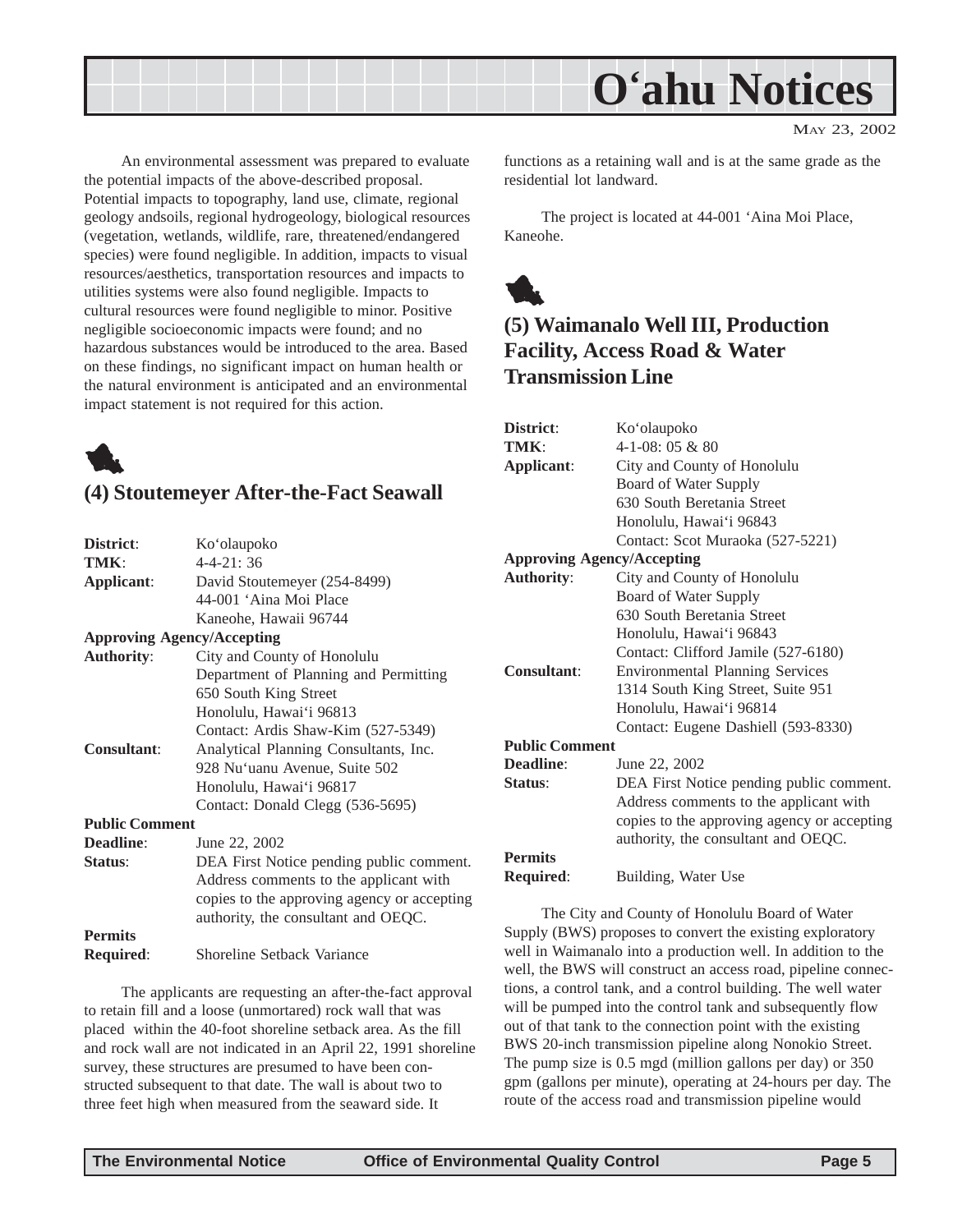## <span id="page-5-0"></span>**O'ahu Notices**

MAY 23, 2002

follow the alignment of an existing road to the well, and existing roads through agricultural fields and the dairy to the hook-up with the existing distribution system at Nonokio Street. Water pumped from Waimanalo Well III is for use in Waimanalo. Waimanalo Well III replaces Waimanalo Well I which has been taken out of service due to contamination by alachlor, an agricultural chemical. Electrical and telephone lines will be connected to the facility. Waimanalo Well III was subject of a previous environmental assessment for the exploratory well phase.

### **Final Environmental Assessments/Findings of No Significant Impacts (FONSI)**



### **(6) Latham Shoreline Setback Variance**

| District:                         | Honolulu                               |
|-----------------------------------|----------------------------------------|
|                                   |                                        |
| TMK:                              | $3 - 1 - 41$ : 24                      |
| Applicant:                        | Mr. & Mrs. Larry Latham (262-0302)     |
|                                   | 1336 Mokulua Drive                     |
|                                   | Kailua, Hawai'i 96734                  |
| <b>Approving Agency/Accepting</b> |                                        |
| <b>Authority:</b>                 | City and County of Honolulu            |
|                                   | Department of Planning and Permitting  |
|                                   | 650 South King Street                  |
|                                   | Honolulu, Hawai'i 96813                |
|                                   | Contact: Ardis Shaw-Kim (527-5349)     |
| <b>Consultant:</b>                | Joe Lancor (262-0302)                  |
|                                   | 1336 Mokulua Drive                     |
|                                   | Honolulu, Hawai'i 96817                |
| Status:                           | FEA/FONSI issued, project may proceed. |
| <b>Permits</b>                    |                                        |
| <b>Required:</b>                  | Shoreline setback variance             |

The applicants propose to modify an existing nonconforming dwelling, including the complete replacement of certain existing walls, the expansion and modification of an existing swimming pool, construction of a new pool deck, the alteration of an existing 30-inch high concrete rubble masonry (CRM) fence wall and the replacement of a 4-foot perimeter CRM fence wall with an open cable rail.

The proposed improvements/alterations are located within 40-foot of the certified shoreline (as determined by the State of Hawai'i), and are beyond that which are allowed as

"repair" by the Shoreline Setback regulations, Section 23-1.6, Revised Ordinances of Honolulu (ROH). Therefore, the approval of a Shoreline Setback Variance (SV) is required.

This single-family residence is located at 4310 Kaiko'o Place (Black Point), Honolulu. Extensive renovation and alteration of this residence have already been completed and remaining alterations, as proposed by the applicant, require the approval of a shoreline setback variance.

This 9,910-square foot parcel is zoned R-7.5, Residential District. The mauka portion (about  $\frac{1}{2}$ ) of the parcel is located in flood Zone X, "Areas determined to be outside the 500-year flood plain," and the makai portion is located in flood Zone A, "Areas inundated by the 100-year flood with no base flood elevation determined" on the Federal Emergency Management Agency's (FEMA) Flood Insurance Rate Map (FIRM). The elevation of the makai portion of the property ranges from 10 to14 feet above mean sea level (MSL).

### **Previously Published Projects Pending Public Comments**

### **Draft Environmental Assessments**

### 1 **Kailua Town Center**

|                       | $\sim$ iscritted to will control      |
|-----------------------|---------------------------------------|
| Applicant:            | Kane'ohe Ranch Company, Ltd.          |
|                       | 1199 'Auloa Road                      |
|                       | Kailua, Hawai'i 96734-4606            |
|                       | Contact: Kusao & Kurahashi (988-2231) |
|                       | <b>Approving Agency/Accepting</b>     |
| <b>Authority:</b>     | City and County of Honolulu           |
|                       | Department of Planning and Permitting |
|                       | 650 South King Street                 |
|                       | Honolulu, Hawai'i 96813               |
|                       | Contact: Rob Reed (523-4402)          |
| <b>Public Comment</b> |                                       |
| <b>Deadline:</b>      | June 7, 2002                          |

### 1 **Pooleka Street Drainage Improvements**

**Applicant**: City and County of Honolulu Department of Design and Construction 650 South King Street, 11th Floor Honolulu, Hawai'i 96813 Contact: Gregory Sue (527-6304) **Approving Agency/Accepting Authority**: Same as above.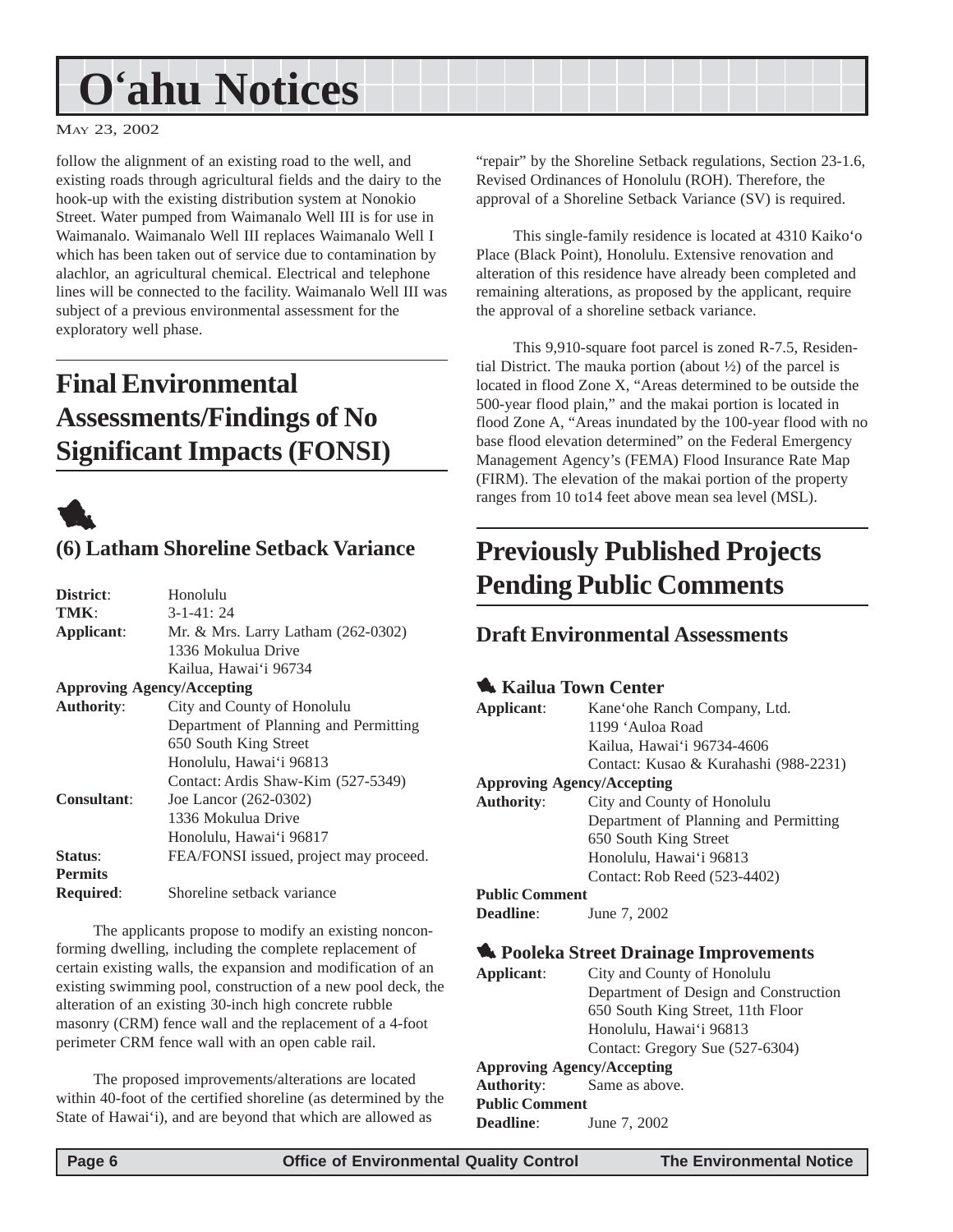<span id="page-6-0"></span>

#### **1** Twigg-Smith Residence **Applicant**: Michael and Lei'a Twigg-Smith 3007 Hibiscus Drive Honolulu, Hawai'i 96815 Contact: Michael Twigg-Smith (922-3218) **Approving Agency/Accepting Authority**: Department of Land and Natural Resources 1151 Punchbowl Street Honolulu, Hawai'i 96813 Contact: Masa Alkire (587-0385) **Public Comment Deadline**: June 7, 2002

### **Draft Environmental Impact Statements**

#### **1. Waiau Fuel Pipeline Project**

| Applicant:                        | Hawaiian Electric Company, Inc. |
|-----------------------------------|---------------------------------|
|                                   | P.O. Box 2750                   |
|                                   | Honolulu, Hawai'i 96840-0001    |
|                                   | Contact: Ken Fong (543-7746)    |
| <b>Approving Agency/Accepting</b> |                                 |

**Authority**: Department of Transportation Harbors Division 869 Punchbowl Street Honolulu, Hawai'i 96813-5097 Contact: Jadine Urasaki (587-1927)

#### **Public Comment**

**Deadline:** June 7, 2002



## **Kaua'i Notices**

### **Previously Published Projects Pending Public Comments**

### **Draft Environmental Assessments**

### 7 **Lihu'e Airport Heliport Improvements**

**Applicant**: Department of Transportation Airports Division 400 Rodgers Boulevard, Suite 700 Honolulu, Hawai'i 96819 Contact: Roy Sakata (838-8600) **Approving Agency/Accepting Authority**: Same as above. **Public Comment Deadline:** June 7, 2002

### **Environmental Impact Statement Preparation Notices**

### 7 **Kuhio Highway Improvements, Hanama'ulu to Kapa'a**

**Applicant**: State Department of Transportation 869 Punchbowl Street Honolulu, Hawai'i 96813 Contact: Patrick Tom (587-6355)

#### **Approving Agency/Accepting**

**Authority**: Governor, State of Hawai'i c/o Office of Environmental Quality Control 235 South Beretania Street, Suite 702 Honolulu, Hawai'i 96813

#### **Public Comment**

**Deadline**: June 15, 2002 (applicant is extending 30day comment period to 75 days)

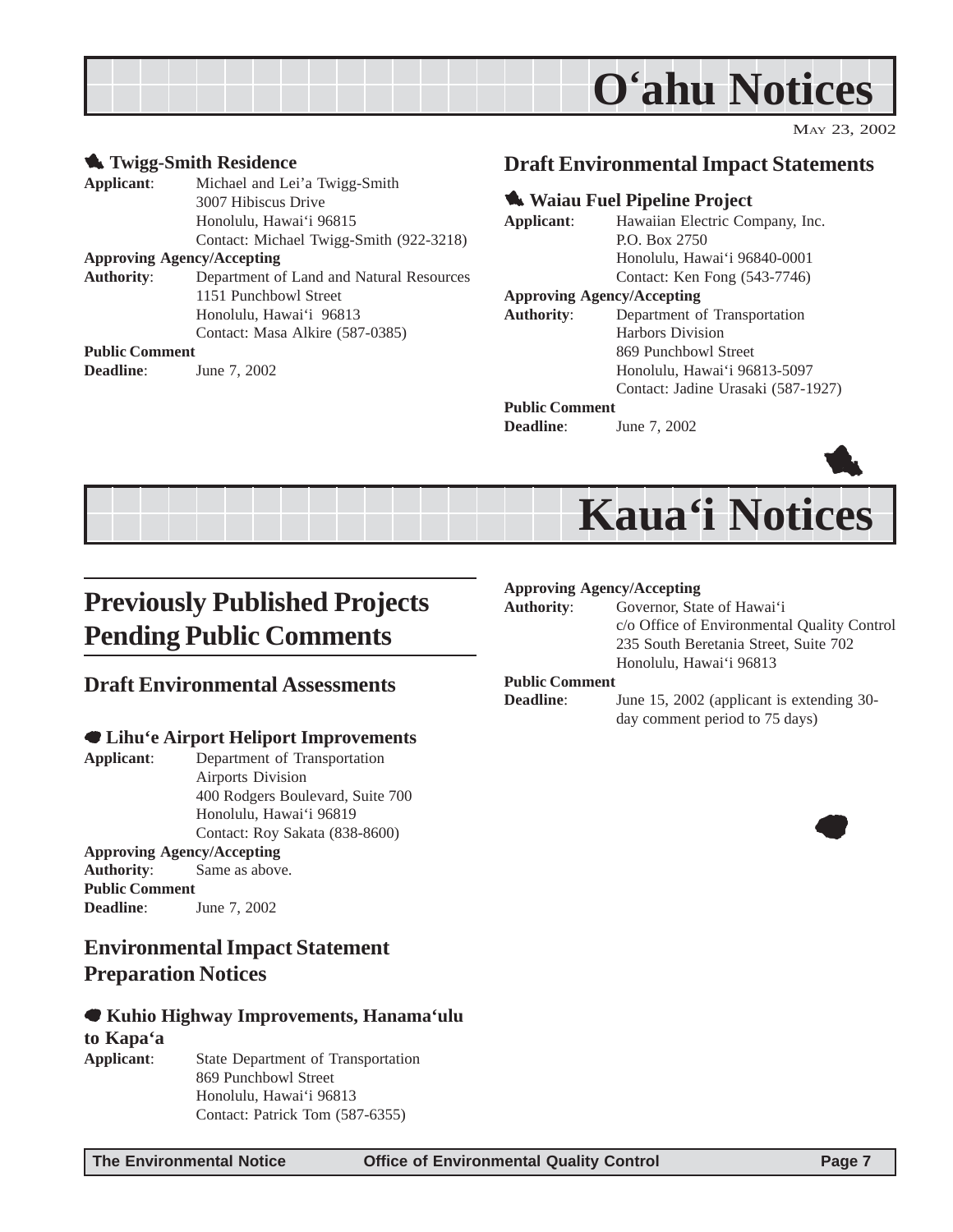## <span id="page-7-0"></span>**Maui Notices**

MAY 23, 2002

### **Draft Environmental**

**Assessments**

### $\bullet$ **(1) Maui Lani Elementary School**

| District:             | Wailuku                                  |
|-----------------------|------------------------------------------|
| TMK:                  | $3-8-7$ : por. 131                       |
| Applicant:            | Department of Education                  |
|                       | P.O. Box 2360                            |
|                       | Honolulu, Hawai'i 96804                  |
|                       | Contact: Sanford Beppu (733-4862)        |
|                       | <b>Approving Agency/Accepting</b>        |
| <b>Authority:</b>     | Same as above.                           |
| <b>Consultant:</b>    | Munekiyo & Hiraga, Inc.                  |
|                       | 305 High Street, Suite 104               |
|                       | Wailuku, Hawai'i 96793                   |
|                       | Contact: Michael Munekiyo (244-2015)     |
| <b>Public Comment</b> |                                          |
| <b>Deadline:</b>      | June 22, 2002                            |
| Status:               | DEA First Notice pending public comment. |
|                       | Address comments to the applicant with   |
|                       | copies to the consultant and OEQC.       |
| <b>Permits</b>        | County Special Use, Grading, Grubbing,   |
| <b>Required:</b>      | Building                                 |

The State of Hawai'i, Department of Education, in cooperation with Maui Lani Partners, proposes the development of an elementary school for Kindergarten to Grade 5 on approximately 13.49 acres of land, located in the Wailuku-Kahului Project District (Maui Lani) . The project site is vacant, being overgrown with a variety of plant species, including kiawe trees, haole koa, and other grasses and weeds. Lands surrounding the project site are designated for single- and multi-family uses, park and recreation center uses, public/quasi-public and commercial uses. These lands are presently undeveloped.

The need for an elementary school stems from the implementation of the residential component of the Maui Lani Project District. The 3,300 residential units slated for development within the project district will generate approximately 825 elementary school aged students. As well, additional elementary school facilities are needed to relieve near capacity conditions at Kahului Elementary Schools.

The proposed elementary school and related improvements are for a projected student enrollment of 650 students under a normal school calendar and 865 students under a year round education/multi-track calendar.

The proposed project will have a total gross floor area of approximately 98, 825 square feet comprised of two (2) single-story classroom buildings, a library/administration building, cafetorium, bus shelter, covered playground, outdoor playground, and a 70-stall parking lot. Each classroom building will be approximately 12,500 square feet in area and will provide a total of 35 classrooms. Access into a one-way driveway to a student drop-off/bus shelter and parking lot will be provided off of Kamehameha Avenue.

The lands underlying the proposed project site are currently designated for single- and multi-family use in the Wailuku-Kahului Community Plan. Pursuant to Chapter 19.78, Wailuku-Kahului Project District 1 (Maui Lani), elementary schools are a permitted use in Residential PD-WK/1 district subject to the approval of the County of Maui Planning Commission. An application for a County Special Use Permit to develop an elementary school in a residential district is being filed with the County Planning Department. In addition, an application for Project District Phase II approval is being filed for the proposed project.

Construction of the proposed improvements will commence upon the receipt of all necessary regulatory permits and approvals.

**2**

**1**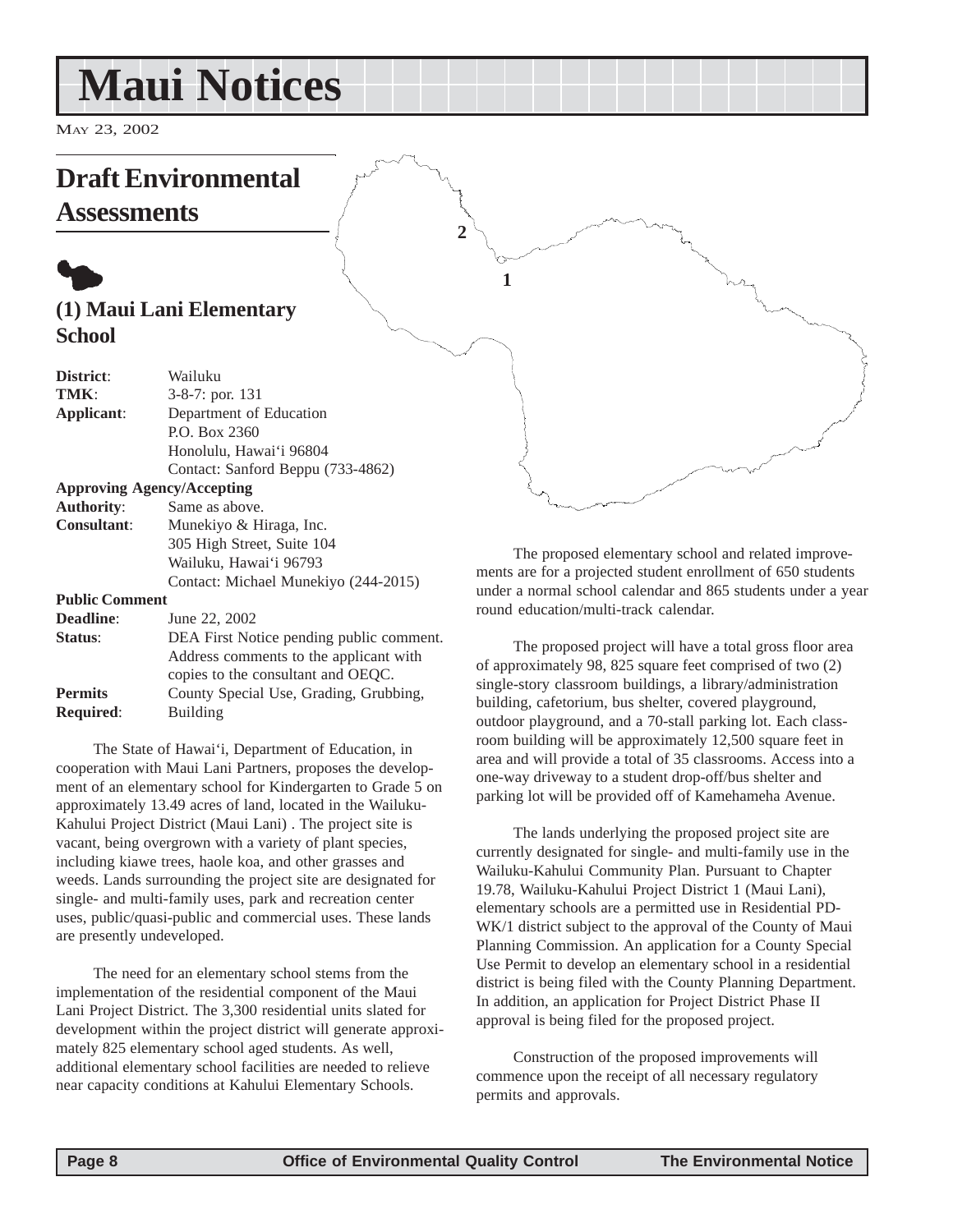## **Maui Notices**

#### MAY 23, 2002

### <span id="page-8-0"></span>**Final Environmental Assessments/Findings of No Significant Impacts (FONSI)**



### **(2) Kupa'a Well No. 1 and Transmission Line**

| District:          | Wailuku                                |  |  |
|--------------------|----------------------------------------|--|--|
| TMK:               | 3-2-001:003 (Portion)                  |  |  |
| Applicant:         | County of Maui                         |  |  |
|                    | Department of Water Supply             |  |  |
|                    | 200 South High Street                  |  |  |
|                    | Wailuku, Hawai'i 96793                 |  |  |
|                    | Contact: Herbert Kogasaka (270-7835)   |  |  |
|                    | <b>Approving Agency/Accepting</b>      |  |  |
| <b>Authority:</b>  | Same as above.                         |  |  |
| <b>Consultant:</b> | Chris Hart & Partners                  |  |  |
|                    | Landscape Architecture and Planning    |  |  |
|                    | 1955 Main Street, Suite 200            |  |  |
|                    | Wailuku, Hawai'i 96793                 |  |  |
|                    | Contact: Rory Frampton (242-1955)      |  |  |
| Status:            | FEA/FONSI issued, project may proceed. |  |  |
| <b>Permits</b>     |                                        |  |  |
| <b>Required:</b>   | Pump Installation, Building            |  |  |
|                    |                                        |  |  |

The County of Maui, Department of Water Supply (DWS), is proposing the development of Kupa'a Well No. 1, and an associated 16-inch transmission waterline, on the northern slopes of the West Maui Mountains, north of the village of Waihe'e and approximately one mile north of Waihe'e Stream, Waihe'e, Maui, Hawai'i. The proposed well and waterline are part of the larger North Waihe'e Water Source Project, which is intended to relieve stress on the 'Iao Aquifer by providing alternative sources of water for the Central Maui Water System. The development of Kupa'a Well No. 1, which will be the fifth well developed within the system, will provide additional alternatives to service the region's population and economic centers.

The project site is situated approximately 1,000 feet mauka (west) of Kahekili Highway, at an approximate elevation of 640 feet above mean sea level and approximately 4,000 feet from the ocean. The nearest residence is over 1,000 feet north of the well site.

Development of the project will consist of clearing, grubbing, grading; installation of a pump and related electrical controls; 500,000 gallon reservoir; equipment building with disinfection and electrical equipment; piping, fencing, and related work. A 16-inch transmission waterline is planned to carry water from the Kupa'a 500,000 gallon reservoir to Kanoa Well No. 1 where the water will then be transported via an existing 24-inch transmission line to the Central Maui Water System. The short-term impacts associated with these activities are not anticipated to have a significant impact upon existing land uses at the site or in the region.

The project is not anticipated to have any adverse impacts upon existing environmental features such as flora and fauna, topography, soils, or air quality. The project is not anticipated to have an impact upon archaeological or historical features.

The proposed project will not have an adverse impact upon existing socio-economic conditions nor will it have an adverse effect upon existing public services or infrastructure.

In light of the forgoing, the proposed project will not result in significant environmental impacts to the environment and a Finding of No Significant Impact (FONSI) is warranted.

### **Previously Published Projects Pending Public Comments**

### **Environmental Impact Statement Preparation Notices**

### 3 **Lahaina Watershed Flood Control Project**

| Applicant:            | County of Maui                       |
|-----------------------|--------------------------------------|
|                       | Department of Public Works and Waste |
|                       | Management                           |
|                       | 200 South High Street                |
|                       | Wailuku, Hawai'i 96793               |
|                       | Contact: Joe Krueger (270-7745)      |
|                       | <b>Approving Agency/Accepting</b>    |
| <b>Authority:</b>     | Mayor, County of Maui                |
|                       | 200 South High Street                |
|                       | Wailuku, Hawai'i 96793               |
| <b>Public Comment</b> |                                      |
| Deadline:             | June 7, 2002 (see also, page 16).    |
|                       |                                      |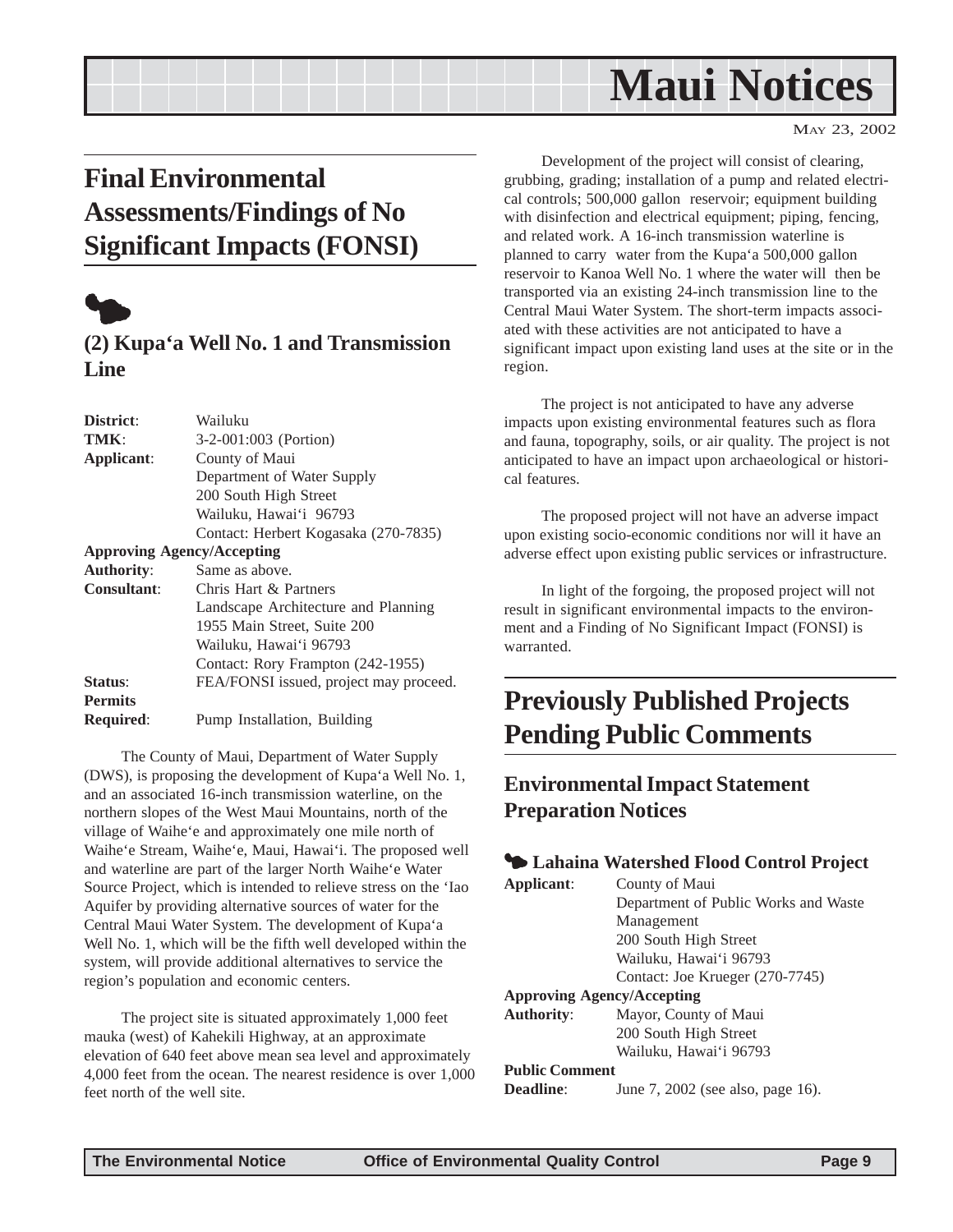## <span id="page-9-0"></span>**Maui Notices**

MAY 23, 2002

### **Draft Environmental Impact Statements**

### 3 **Upcountry Town Center**

**Applicant**: Maui Land & Pineapple Company, Inc. P.O. Box 187 Kahului, Hawai'i 96733-6687 Contact: Donna Clayton (877-3875)

#### **Approving Agency/Accepting**

**Authority**: County of Maui Planning Department 250 S. High Street Wailuku, Hawai'i 96793 Contact: Colleen Suyama (270-7735)

### **Public Comment**

**Deadline:** June 7, 2002



## **Draft Environmental Assessments**

**Hawai'i Notices**



### **(1) Panaewa Residence Lots, Unit 6**

| District:                         | South Hilo                               |  |  |
|-----------------------------------|------------------------------------------|--|--|
| TMK:                              | $2 - 2 - 47:01$                          |  |  |
| Applicant:                        | Department of Hawaiian Home Lands        |  |  |
|                                   | P.O. Box 1879                            |  |  |
|                                   | Honolulu, Hawai'i 96805                  |  |  |
|                                   | Contact: Darrell Ing (586-3844)          |  |  |
| <b>Approving Agency/Accepting</b> |                                          |  |  |
| <b>Authority:</b>                 | Same as above.                           |  |  |
| <b>Consultant:</b>                | Brian Nishimura (935-7692)               |  |  |
|                                   | 101 Aupuni Street, #217                  |  |  |
|                                   | Hilo, Hawai'i 96720                      |  |  |
| <b>Public Comment</b>             |                                          |  |  |
| Deadline:                         | June 22, 2002                            |  |  |
| Status:                           | DEA First Notice pending public comment. |  |  |
|                                   | Address comments to the applicant with   |  |  |
|                                   | copies to the consultant and OEQC.       |  |  |
| <b>Permits</b>                    |                                          |  |  |
| <b>Required:</b>                  | NPDES, UIC, Grading, Grubbing            |  |  |

The Department of Hawaiian Home Lands (DHHL) is proposing to develop a 41 lot, single family residential subdivision on approximately 20.796 acres of land in Waiakea, South Hilo, Hawai'i. The proposed Pana'ewa Residence Lots, Unit 6 project will consist of 40 single family residential lots plus on 3.901 acre buffer lot along Pu'ainako Street. The residential parcels will have lot sizes ranging from 15,000 sq. ft. to 23,000 sq. ft. Site improvements shall include roadways, lot grading, drainage system, water system, street tree planting, underground and/or overhead electric,

**1**

telephone, and street light system. The DHHL intends to develop the property to standards which are similar to those of the previous increments already developed in the area. Access to the project will be provided by existing Pana'ewa Residence Lot roadways including Keonaona Street, Paipai Street and Pohai Street.

Upon completion, the improved residential parcels will be leased to qualified native Hawaiians in accordance with the Hawaiian Homes Commission Act of 1920, as amended. Income restrictions or requirements have not yet been established for this project.

Construction of the proposed project will commence within one year from the date of preliminary subdivision approval and will be completed within one year thereafter. The estimated cost of construction is approximately \$2.25 million.  $\blacklozenge$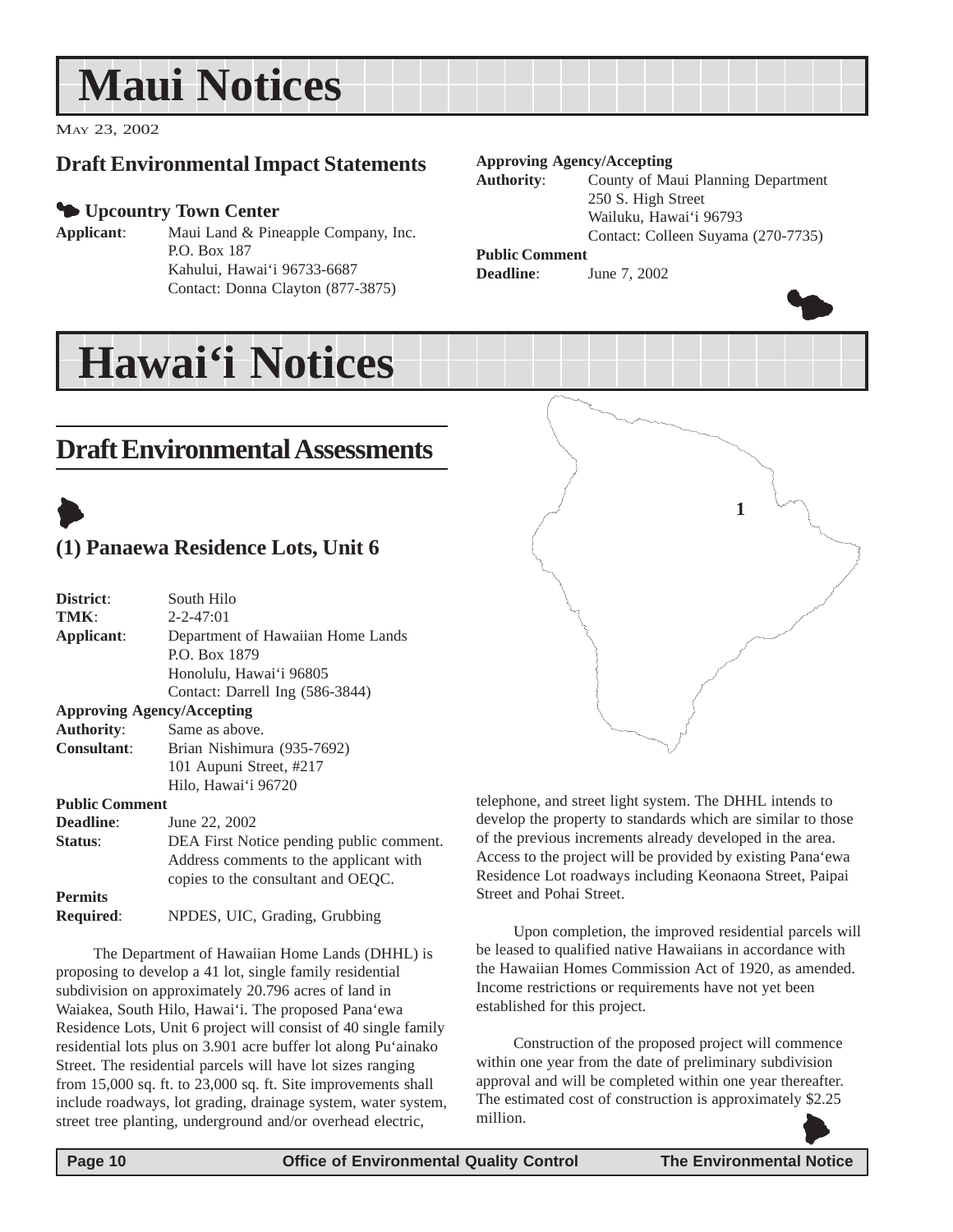<span id="page-10-0"></span>

### **Shoreline Certification Applications**

Pursuant to § 13-222-12, HAR the following shoreline certification applications are available for inspection at the DLNR District Land Offices on Kaua'i, Hawai'i and Maui and at Room 220, 1151 Punchbowl St., Honolulu, O'ahu (Tel: 587-0414). All comments shall be submitted in writing to the State Land Surveyor, 1151 Punchbowl Street, Room 210, Honolulu, Hawai'i 96813 and postmarked no later than fifteen (15) calendar days from the date of the public notice of the application. If there are any questions, please call Nick Vaccaro at 587-0438.

| Case No. | Date<br>Rec'd | Description and Location                                                                                                                                                                                                                                                                             | Applicant                                                   | Tax Map<br>Key |
|----------|---------------|------------------------------------------------------------------------------------------------------------------------------------------------------------------------------------------------------------------------------------------------------------------------------------------------------|-------------------------------------------------------------|----------------|
| HA-093-2 | 5/9/02        | Lot 74 of the Puako Beach Lots (HTS Plat 414-B), Being<br>the Whole of Land Patent Grant 12.474 to Charles G.<br>McGillivray and Lois J. McGillivray, land situated at<br>Lalamilo, Waimea, South Kohala, Island of Hawaii, Hawaii<br>Address: 69-1654 Puako Beach Drive<br>Purpose: Building Permit | Wes Thomas Associates, for<br>Shiozumi (Hawaii), Ltd        | $6-9-03:13$    |
| MA-110-2 | 5/14/02       | Parcel 3, Being a Portion of Lot 2, Section 4, Second<br>Partition of Hamakuapoko Hui to Alexander and Baldwin,<br>land situated at Kuau, Hamakuapoko, Island of Maui, Hawaii<br>Address: 22 Waa Place<br>Purpose: Building Permit                                                                   | Akamai Land Surveying, Inc.,<br>for Bruce and Pamela Miller | $2-6-11:24$    |

### **Shoreline Certifications and Rejections**

Pursuant to §13-222-26, HAR the following shorelines have been certified or rejected by the DLNR. A person may appeal a certification or rejection to the BLNR, 1151 Punchbowl Street, Room 220, Honolulu, Hawai'i 96813, by requesting in writing a contested case hearing no later than twenty (20) calendar days from the date of public notice of certification or rejection.

| Case No. | Date                                                                                                                                             | Location                                                                                                                                                                                                                                            | Applicant                                                            | Tax Map<br>Key |
|----------|--------------------------------------------------------------------------------------------------------------------------------------------------|-----------------------------------------------------------------------------------------------------------------------------------------------------------------------------------------------------------------------------------------------------|----------------------------------------------------------------------|----------------|
| HA-202-2 | 5/10/02<br>Lot A Unit A of Puako Beach Lots, land situated at<br>Lalamilo, South Kohala, Island of Hawaii, Hawaii<br>Certified                   |                                                                                                                                                                                                                                                     | Don McIntosh consulting,<br>for Nann Hylton                          | $6-9-03:16$    |
|          |                                                                                                                                                  | Address: Non-assigned (Vacant)                                                                                                                                                                                                                      |                                                                      |                |
|          |                                                                                                                                                  | Purposes: Building Permit                                                                                                                                                                                                                           |                                                                      |                |
| OA-871   | 5/10/02<br>Lot 26 as shown on Map 1 of Land Court<br>Application 1596, land situated at Wailupe, Waikiki,<br>Certified<br>Island of Oahu. Hawaii |                                                                                                                                                                                                                                                     | <b>Technical Field Data</b><br>Services, for Nora Meijide            | $3-6-01:26$    |
|          |                                                                                                                                                  | Address: 260 Wailupe Circle                                                                                                                                                                                                                         |                                                                      |                |
|          |                                                                                                                                                  | Purpose: Building Permit                                                                                                                                                                                                                            |                                                                      |                |
| HA-257   | 5/10/02<br>Certified                                                                                                                             | Lot 4 of Lanihau Point Subdivision (File Plan 2071),<br>being a portion of R.P. 7456, Land Commission<br>Award 8559-B, Apana 11 to William C. Lunalilo,<br>land situated at Lanihau Nui, North Kona, Island of<br>Hawaii. Hawaii<br>Address: Vacant | R.M. Towill Corporation,<br>for Clifford C. and<br>Katherine L. Dias | $7-5-05:96$    |
|          |                                                                                                                                                  | Purpose: Building Permit                                                                                                                                                                                                                            |                                                                      |                |
| HA-256   | 5/10/02<br>Certified                                                                                                                             | Lot 6-F, Portion of Grant 3232, Apana 2 to<br>Naahumakua, land situated at Kamaili-Kaueleau,<br>Puna, Island of Hawaii, Hawaii                                                                                                                      | The Independent Hawaii<br>Surveyor, for E.J.<br>Paterson, Trust      | $1-3-02:89$    |
|          |                                                                                                                                                  | Address: Vacant                                                                                                                                                                                                                                     |                                                                      |                |
|          |                                                                                                                                                  | Purpose: Building Permit                                                                                                                                                                                                                            |                                                                      |                |

L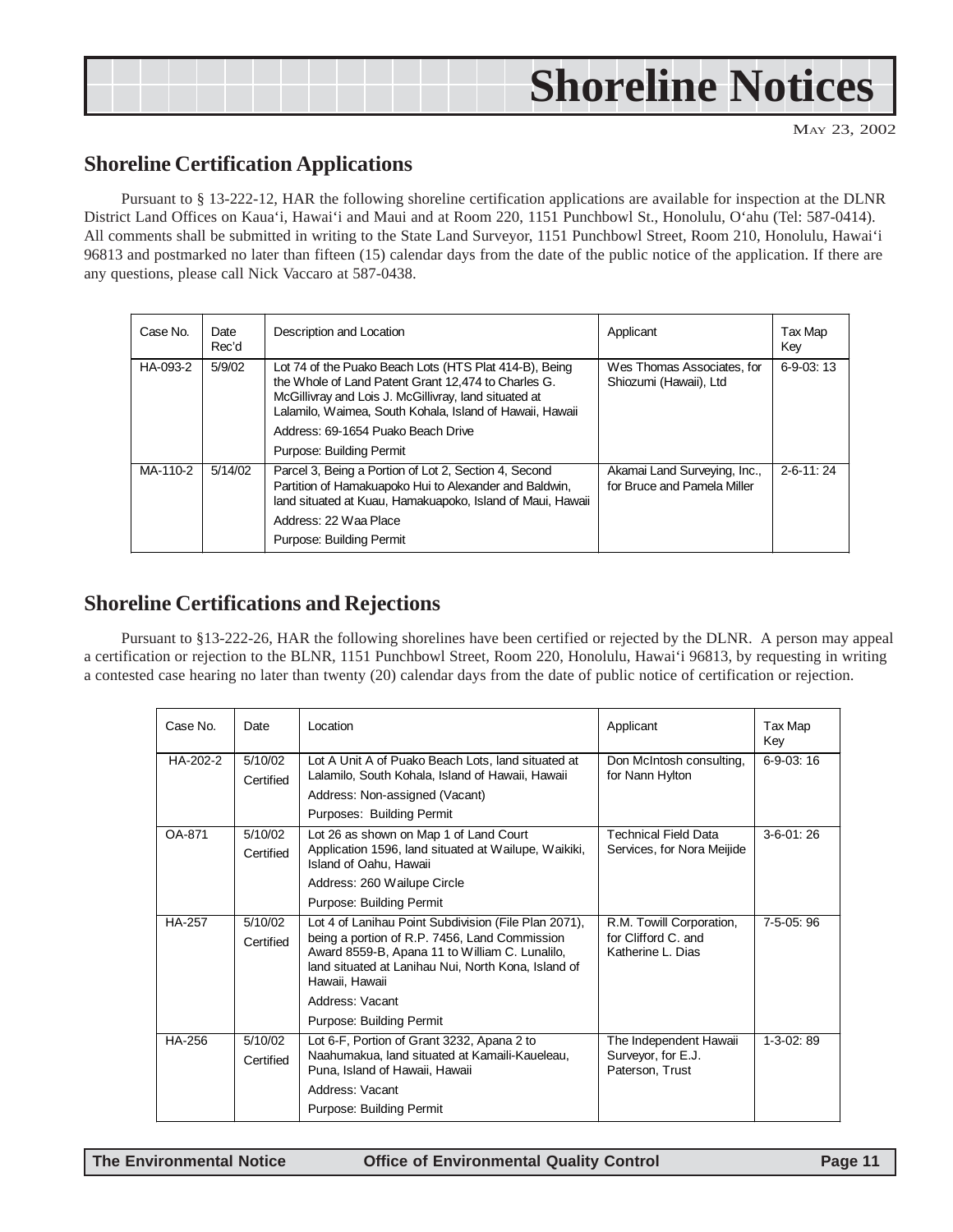## <span id="page-11-0"></span>**Pollution Control Permits**

MAY 23, 2002

### **Department of Health Permits**

The following is a list of some pollution control permits currently being reviewed by the State Department of Health. For more information about any of the listed permits, please contact the appropriate branch or office of the Environmental Management Division at 919 Ala Moana Boulevard, Honolulu.

| <b>Branch</b><br>Permit Type                                             | Applicant & Permit<br>Number                                  | Project Location                                                                            | Pertinent<br>Date  | Proposed Use                                                              |
|--------------------------------------------------------------------------|---------------------------------------------------------------|---------------------------------------------------------------------------------------------|--------------------|---------------------------------------------------------------------------|
| Clean Air Branch,<br>586-4200,<br>Noncovered Source<br>Permit            | <b>Tosco Corporation</b><br>NSP 0382-01-N<br>(Renewal)        | 1 Kawaihae<br>Road, Kawaihae,<br>Hawaii                                                     | Issued:<br>5/6/02  | Kawaihae Petroleum Bulk Loading<br>Terminal                               |
| Clean Air Branch, 586-<br>4200, Temporary<br>Noncovered Source<br>Permit | American Hauling,<br>Inc.<br>NSP 0516-01-NT                   | <b>Various</b><br>Temporary Sites,<br>State of Hawaii<br>Initial Location:<br>Kapolei, Oahu | Issued:<br>5/8/02  | 200 TPH Portable Crushing Plant<br>with 390 hp Diesel Engine<br>Generator |
| Clean Air Branch, 586-<br>4200, Noncovered<br>Source Permit              | Hess Microgen, LLC<br>NSP 0518-01-N                           | UTM: 2432801m<br>N, 412719m E<br>$(NAD-83)$<br>Kekaha, Kauai                                | Issued:<br>5/9/02  | 900 kW Cogeneration Facility                                              |
| Clean Air Branch, 586-<br>4200, Temporary<br>Covered Source Permit       | Grace Pacific<br>Corporation<br>CSP 0045-02-CT<br>(Amendment) | $91 - 920$<br>Farrington<br>Highway,<br>Kapolei, Oahu                                       | Issued:<br>5/10/02 | 334 TPH Hot Mix Asphalt Facility                                          |

## **Coastal Zone News**

### **Federal Consistency Reviews**

The Hawai'i Coastal Zone Management (CZM) Program has received the following federal actions to review for consistency with the CZM objectives and policies in Chapter 205A, Hawai'i Revised Statutes. This public notice is being provided in accordance with section 306(d)(14) of the National Coastal Zone Management Act of 1972, as amended. For general information about CZM federal consistency please call John Nakagawa with the Hawai'i CZM Program at 587-2878. For neighboring islands use the following toll free numbers: Lana'i & Moloka'i: 468-4644 x72878, Kaua'i: 274- 3141 x72878, Maui: 984-2400 x72878 or Hawai'i: 974-4000 x72878.

For specific information or questions about an action listed below please contact the CZM staff person identified for each action. Federally mandated deadlines require that comments be received by the date specified for each CZM consistency review and can be mailed to: David W. Blane, Director, Office of Planning, Department of Business, Economic Development and Tourism, P.O. Box 2359, Honolulu, Hawaii 96804. Or, fax comments to the Hawaii CZM Program at 587-2899.

### **(1) Emergency Maintenance Dredging at Anini Ramp and Waikaea Canal Access Channel, Kaua'i**

| Applicant:                                           | Department of Land and Natural Resources, |  |  |  |
|------------------------------------------------------|-------------------------------------------|--|--|--|
|                                                      | Division of Boating and Ocean Recreation  |  |  |  |
|                                                      | Contact: Vaughan Tyndzik, District        |  |  |  |
|                                                      | Manager, (808) 245-8028                   |  |  |  |
| <b>Federal Action:</b> Department of the Army Permit |                                           |  |  |  |
|                                                      | (200200301)                               |  |  |  |
| Federal Agency: U.S. Army Corps of Engineers         |                                           |  |  |  |
|                                                      | Contact: Lolly Silva, 438-7023            |  |  |  |
| <b>Location:</b>                                     | 'Anini & Kapa'a, Kaua'i                   |  |  |  |
| TMK:                                                 | 5-3-5 ('Anini) & 4-5-6 (Waikaea)          |  |  |  |
| <b>CZM</b> Contact:                                  | John Nakagawa, 587-2878                   |  |  |  |
| <b>Proposed Action:</b>                              |                                           |  |  |  |

Maintenance dredge 40 cubic yards each at the Anini Ramp and the Waikaea Canal Access Channel. The maintenance dredging is necessary because flooding and shifting of sand at both locations is causing propeller damage and limiting access into these areas. **Comments Due**: June 6, 2002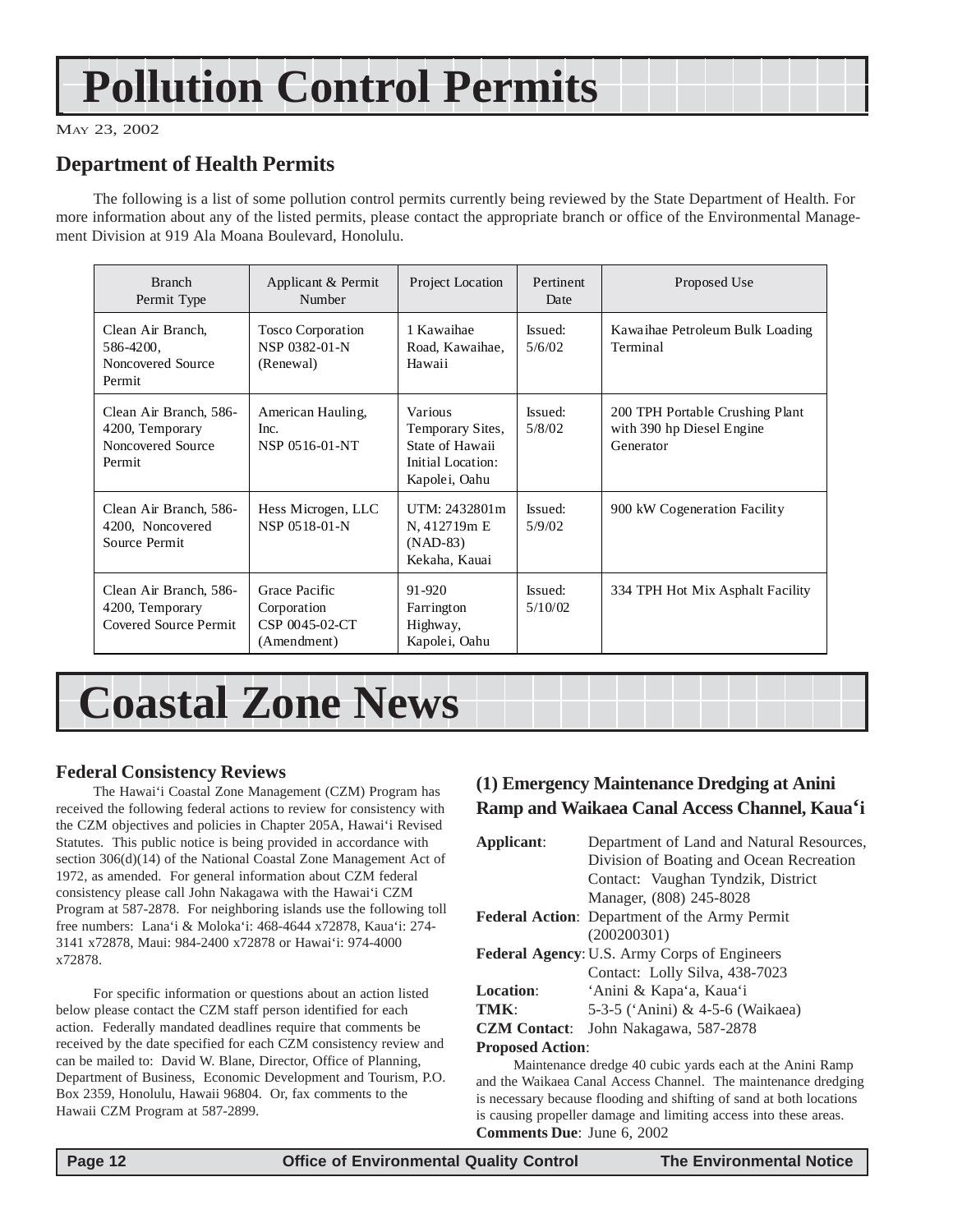

### **Special Management Area (SMA) Minor Permits**

Pursuant to Hawai'i Revised Statute (HRS) 205A-30, the following is a list of SMA Minor permits that have been approved or are pending by the respective county/state agency. For more information about any of the listed permits, please contact the appropriate county/state Planning Department. City & County of Honolulu (523-4131); Hawai'i County (961-8288); Kaua'i County (241-6677); Maui County (270-7735); Kaka'ako (587-2878).

| Location (TMK)            | Description (File No.)                                                | Applicant/Agent                     |
|---------------------------|-----------------------------------------------------------------------|-------------------------------------|
| Honolulu: Kahe (9-2-3:27) | Replace storage shed at the Kahe Power Plant (2002/SMA-17)            | Hawaiian Electric Company,          |
|                           |                                                                       | Inc.                                |
| Honolulu: Kahalu'u        | Install additional rooftop equipment cabinet at existing telecom site | AT&T Wireless Services              |
| $(4 - 7 - 11:18)$         | $(2002/SMA - 18)$                                                     |                                     |
| Honolulu: Diamond Head    | Construct a new wooden trellis (2002/SAM-10)                          | Colony Surf Ltd. (Dension           |
| $(3-1-32-8, 10, 11, 12)$  |                                                                       | Corp)/ Analytical Planning          |
| Maui: Lahaina (4-5-3: 6)  | New single family dwelling (SMX-20020162) - Pending                   | Consultants<br>Mark Robert McDonald |
| Maui: Paia (3-8-2: 25)    | Reconstruct single family dwelling (SMX-20020163) - Pending           | Eric Golting                        |
| Maui: Lahaina (4-4-13: 8) | Shallow kids pool and slide $(SMX - 20020188)$ - Pending              | Anthony M. Meyers                   |
| Maui: (2-6-13: 18)        | First dwelling - Kuau Bayview (SMX-20020160) - Pending                | Mark Corba                          |
| Maui: Kihei (3-9-31: 35)  | Single family residence $(SMX - 20020161)$ - Pending                  | Christopher Handley                 |
| Maui: Kihei (3-9-54: 89)  | Drainage reserve/retention basin $(SMX - 20020165)$ - Pending         | Mark Spencer                        |
| Maui: Kihei (3-9-44: 42)  | Add loft & int. renovation to apt. $(SMX - 20020166)$ - Pending       | Lisa Mullen                         |
| Maui: Kihei (3-9-33:7)    | Swimming pool $(SMX - 20020167)$ - Pending                            | John C. Gillstrap                   |
| Maui: Paia (2-5-13:15)    | Family room and deck additional (SMX-20020168) - Pending              | Villy Negre                         |
| Maui: Paia (2-6-4: 16)    | Interior and exterior renovation $(SMX - 20020169)$ – Pending         | James S. Niess                      |
| Maui: Kaupo (1-7-3: 16)   | Construct single family home $(SMX - 20020170)$ - Pending             | James Niess                         |
| Maui: Lahaina (4-3-2:     | Move house 49' on property $(SMX - 20020171)$ – Pending               | Larry Quam                          |
| 85)                       |                                                                       |                                     |
| Maui: Lahaina (4-6-6:     | 2-story addition $(SMX - 20020172)$ - Pending                         | Nguyen, Kimanh Thi &                |
| 84)                       |                                                                       | Doan                                |
| Maui: (4-3-19: 46)        | Stream bank repair $(SMX - 20020173)$ - Pending                       | William Moffett                     |
| Maui: Lahaina (4-4-8:     | Unit #264 upgrade interior finishes $(SMX - 20020174)$ – Pending      | Bernadette P. Medeiros              |
| 22)                       | Unit #226 upgrade interior finishes $(SMX - 20020175)$ – Pending      |                                     |
| Maui: Paia (2-6-12: 46)   | 2-bedroom addition to dwelling $(SMX - 20020176)$ – Pending           | David Lundquist                     |
| Maui: Kihei (3-9-30: 29)  | New dwelling/garage/lanai $(SMX - 20020177)$ – Pending                | Roxanne Cresko                      |
| Maui: Spreckelsville      | New residence $(SMX - 20020180)$ – Pending                            | Nicholas T. Wagner                  |
| $(3-8-2:75)$              |                                                                       |                                     |
| Maui: Kihei (3-9-22: 6)   | Construct new residence (SMX-20020181) - Pending                      | Medel Aquino                        |
| Maui: Kapalua $(4-2-1)$ : | #83 - The Ironwoods $(SMX - 20020182)$ - Pending                      | Donald B. Johnson                   |
| 30)                       |                                                                       |                                     |
| Maui: Paia (2-6-5: 4)     | Install grease inceptor $(SMX - 20020183)$ – Pending                  | James Fuller                        |
| Maui: $(2-6-5:4)$         | Renovation and addition $(SMX - 20020184)$ – Pending                  | Lloyd Sueda                         |
| Maui: Kihei (4-5-1: 8)    | Retaining walls $(SMX - 20020185)$ - Pending                          | Robert De Foe                       |
| Maui: Lahaina             | Privacy wall $(SMX - 20020186)$ – Pending                             | Stan Silbert                        |
| Maui: Haiku (2-7-6: 19)   | Shade house and greenhouse (SMX-20020187) - Pending                   | Anna-Maria Palomino                 |
| Maui: Lahaina $(4-5-1:2)$ | Upgrade front window $(SMX - 20020189)$ – Pending                     | Paul Taylor                         |
| Maui: Wailea (2-1-8:46)   | Utility line relocation – overhead $(SMX - 20020190)$ – Pending       | County of Maui                      |
| Maui: Lahaina (4-3-5:     | Interior alterations $(SMX - 20020192)$ – Pending                     | Kaanapali Development               |
| 38)                       | Interior alterations - Unit 106 $(SMX - 20020193)$ - Pending          | $C$ or $p$                          |
| Maui: WaileaPt (2-1-      | Alterations to interior of unit #302 (SMX-20020194) - Pending         | Morgado Family Partners             |
| 23:6)                     |                                                                       |                                     |
| Maui: $(2-8-3:6)$         | Storage equipment building $(SMX - 20020195)$ - Pending               | Stream Resources, Inc.              |
| Maui: Molokai (5-6-2:5)   | Single family residence (SMX-20020196) - Pending                      | Dathan & Alicia Bicoy               |
| Maui: Lahaina (4-6-30:    | Apartment alterations $(SMX - 20020197)$ – Pending                    | Siddeley Family Trust               |
| 3)                        |                                                                       |                                     |
| Maui: Lahaina (4-6-31:    | Adding dormers (SMX-20020198) - Pending                               | Thomas R. Brayton                   |
| 8)                        |                                                                       |                                     |
| Maui: Kihei (3-9-29: 9)   | 2 bedrm, 1 bath addn & lanai $(SMX - 20020199)$ - Pending             | Adelaida C. Layungan                |
| Maui: Hana (1-4-8: 40)    | Single-family residence & carport (SM2-20020046)                      | Neil Hasegawa                       |
| Maui: Lahaina (4-6-7:     | Residential renovations (SM2-20020047)                                | Mac Suzuki                          |
| 34)                       |                                                                       |                                     |
| Maui:                     | Raised crosswalks – front street $(SM 2-20020048)$                    | Milton Arakawa                      |
| Maui: $(4-6-1:9)$         | Banyan tree park/Kamehameha Iki Park (SM2-20020051)                   | Theo Morrison                       |
| Maui: Haiku (2-9-1: 64)   | Barn (SM2-20020052)                                                   | Dana Millheiser                     |
| Maui: Huelo (2-9-1:34)    | Storage building (SM2-20020053)                                       | Alan Arkles                         |
| Maui: $(2-6-4:25)$        | Construction of residential addition (SM2-20020054)                   | Alan C. Bolton                      |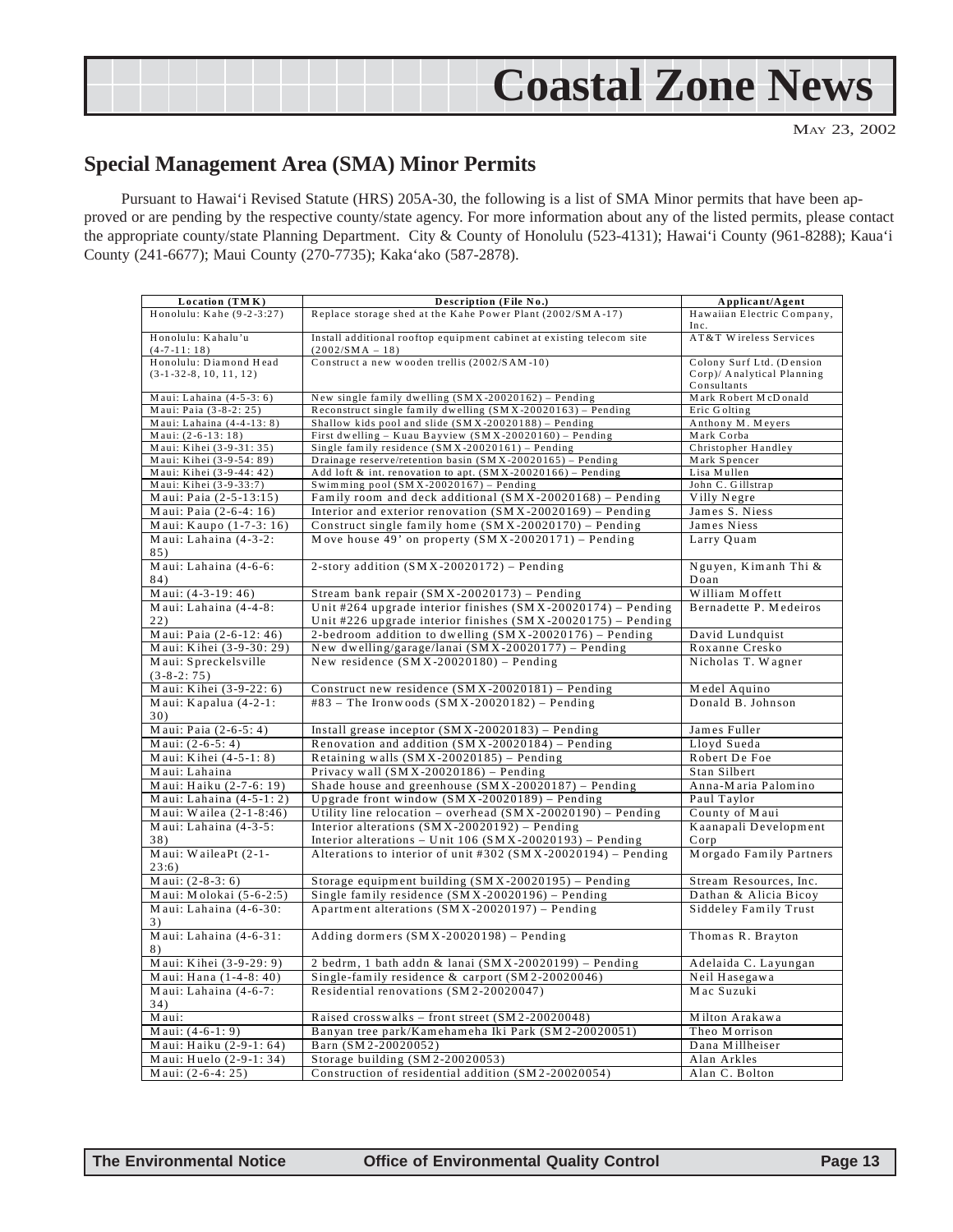## <span id="page-13-0"></span>**Federal Notices**

MAY 23, 2002

### **Categorical Exemption and Supplemental Environmental Assessment for the Pink Hibiscus Mealybug**

The Animal and Plant Health and Inspection Service of the U.S. Department of Agriculture (APHIS) is advising the public that a supplemental environmental assessment (EA) has been prepared by the Animal and Plant Health Inspection Service relative to the control of pink hibiscus mealybug, *Maconellicoccus hirsutus*. APHIS stated that that the SEA contains its detailed review and analysis of potential environmental impacts to Hawai'i and other states and territories associated with the release of this biological control agent. Pink hibiscus mealybug (PHM) is a foreign plant pest that attacks a wide variety of agricultural and ornamental plant hosts. It has invaded areas in Guam, Hawai'i, California, the U.S. Virgin Islands, and Puerto Rico, and it is expected that PHM will invade the southern regions of the United States. The purpose of the proposed release is to suppress PHM infestations. APHIS has also issued a declaration that the proposed action in the supplemental EA is "**categorically exempt**" from the requirements of the National Environmental Policy Act of 1969. APHIS states that the supplemental EA considers the effects of, and alternatives to, the release of non-indigenous organisms into the environment for use as biological control agents to suppress pink hibiscus mealybug infestations. APHIS is making this EA available to the public for review and comment and it will consider all comments we receive that are postmarked, delivered, or e-mailed by June 3, 2002. To send com-



ments, please send four copies of your comment (an original and three copies) to: Docket No. 02- 034-1, Regulatory Analysis and Development, PPD, APHIS, Station 3C71, 4700 River Road Unit 118, Riverdale, MD 20737-1238. Please state that your comment refers to Docket No. 02-034-1. If you use e-mail, address your comment to

regulations@aphis.usda.gov. Your comment must be contained in the body of your message; do not send attached files. Please include your name and address in your message and "Docket No. 02-034-1" on the subject line. For details, please call Dr. Dale Meyerdirk, Agriculturist, PPQ, APHIS, 4700 River Road Unit 135, Riverdale, MD 20737- 1236, telephone (301) 734-5220 (see, 67 F.R. 22038, May 2, 2002)

### **Prudency Determination and Proposed Critical Habitat for Plants in the Northwestern Hawaiian Islands**

The U.S. Fish and Wildlife Service (FWS) wants to propose critical habitat for five (*Amaranthus brownii*, *Mariscus pennatiformis*, *Pritchardia remota*, *Schiedea verticillata*, and *Sesbania tomentosa*) of the six plant species known historically from the Northwestern Hawaiian Islands (Nihoa Island, Necker Island, French Frigate Shoals, Gardner Pinnacles, Maro Reef, Laysan Island, Lisianski Island, Pearl



and Hermes Atoll, Midway Atoll, and Kure Atoll) that are listed under the Endangered Species Act of 1973, as amended. Critical habitat is not proposed for *Cenchrus agrimonioides* var. *laysanensis* as it has not been seen in the wild for over twenty years and no viable genetic material of this variety is known to exist. FWS wants to propose critical habitat designations for five species on three islands (Nihoa, Necker, and Laysan) totaling approximately 1,232 acres. If this proposal is made final, section 7 of the Act requires Federal agencies to ensure that actions they carry out, fund, or authorize do not destroy or adversely modify critical habitat to the extent that the action appreciably diminishes the value of the critical habitat for the conservation of the species. Section 4 of the Act requires us to consider economic and other relevant impacts of specifying any particular area as critical habitat. FWS wants data and comments from the public on all aspects of this proposal, including data on the economic and other impacts of the proposed designations. FWS may revise this proposal to incorporate or address new information received during the comment period. Send comments before July 15, 2002. Public hearing requests must be received by June 28, 2002. Submit comments and materials concerning this proposal to the Field Supervisor, U.S. Fish and Wildlife Service, Pacific Islands Office, 300 Ala Moana Blvd., P.O. Box 50088, Honolulu, Hawai'i 96850-0001. Hand-deliver written comments to FWS's Pacific Islands Office at 300 Ala Moana Blvd., Room 3-122, Honolulu. For more information call Paul Henson at (808) 541-3441 (see, 67 F.R. 34521, May 14, 2002).

### **Notice of Intent to Prepare an EIS for Sea Turtle Conservation**

The National Marine Fisheries Service (NMFS) has announced its intent to prepare an EIS to assess the potential impacts on the human environment of sea turtle interactions with fishing activities in State of Hawai'i waters associated with an application for an individual ITP submitted by the State of Hawai'i Department of Land and Natural Resources. NMFS is responsible for analyzing these permit applications and authorizing those which meet legal requirements.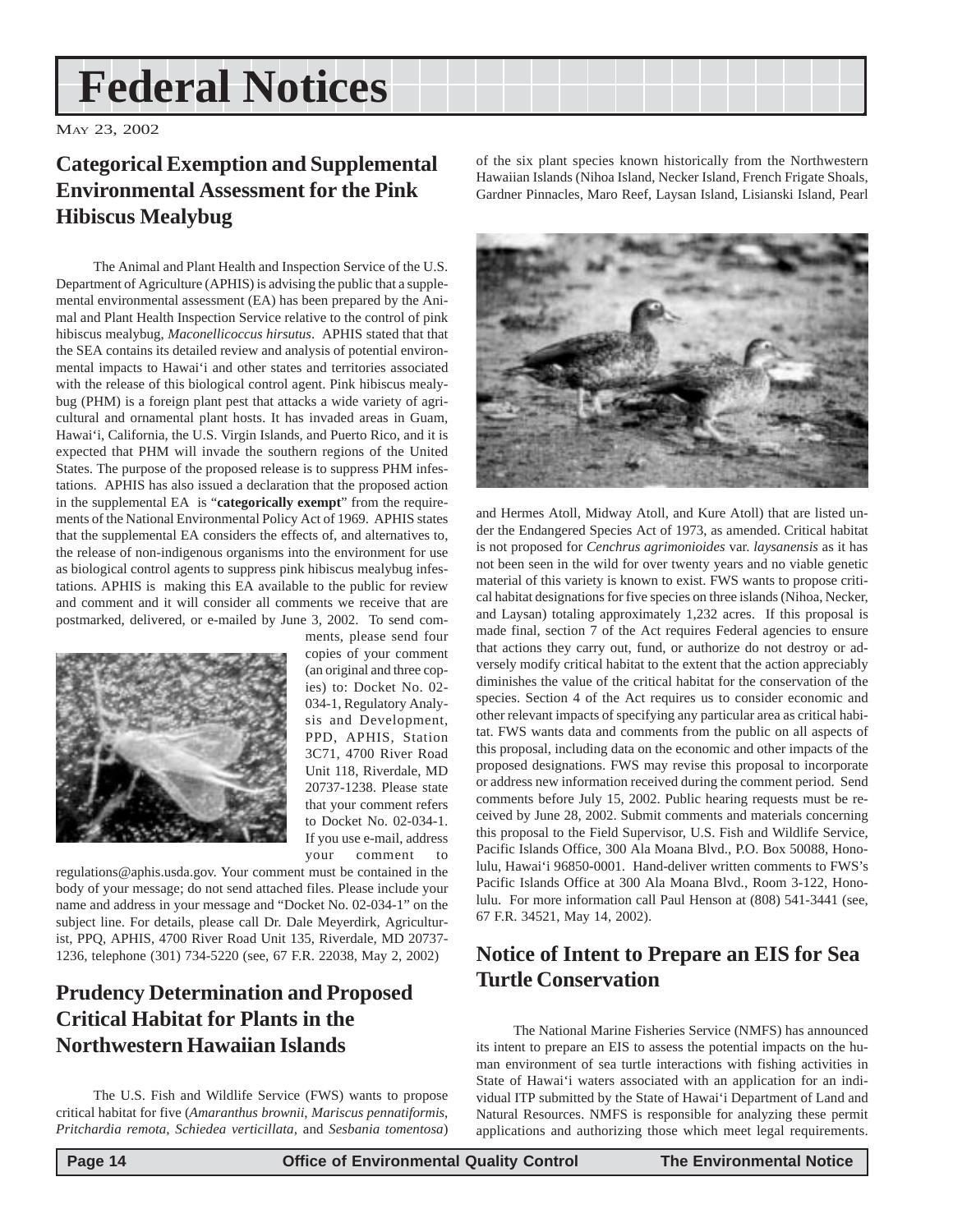<span id="page-14-0"></span>

NMFS also announces the extension of the comment period on the ITP application. Written comments on fisheries/sea turtle interactions or other information that NMFS should consider in preparing the EIS, as well as written comments from interested parties on the permit application and conservation plan are requested and must be received no later than 5 P.M.Eastern daylight time on or before June 10, 2002. Comments on the proposal to prepare an EIS, comments on the application for an individual ITP, and requests for copies of the application for the individual ITP should be sent to: Chief, Endangered Species Division, Office of Protected Resources, NMFS, 1315 East-West Highway, Silver Spring, MD 20910. Comments may also be sent via telephone facsimile to (301) 713-0376. Comments will not be accepted if submitted via e-mail or the Internet. Notice of public meetings will be announced at a later date through notice in the Federal Register. For details call Margaret Akamine Duprée at (808) 973- 2935; alternatively, electronic mail may be sent to Margaret.Dupree@noaa.gov (see, 67 F.R. 31172, May 9, 2002).

### **Amendment to Marine Mammal Scientific Research Permit No. 848-1335-08, through December 2002.**

The National Marine Fisheries Service (NMFS) has given notice that its Honolulu Laboratory, Southwest Fisheries Science Center, 2570 Dole Street, Honolulu, Hawaii 96822-2396 (Dr. R. Michael Laurs, Director; Principal Investigator), has been issued an amendment to scientific research Permit No. 848-1335-08 to extend the expiration date through December 31, 2002. The amendment and related documents are available for review by written request or appointment. Contact the rotected Species Coordinator, Pacific Area Office, NMFS, 1601 Kapi'olani Boulevard, Room 1110, Honolulu, Hawai'i 96814- 4700, telephone (808) 973-2935; telephone facsimile (808) 973-2941). For details call Ruth Johnson or Amy Sloan at (301) 713-2289 (see, 67 F.R. 34909, May 16, 2002).

### **Suspension of Flood Insurance Program for Unincorporated Areas in Maui County**

FEMA has issued a final rule (categorically exempted from the requirements of the National Environmental Policy Act of 1969, as amended) that identifies communities, where the sale of flood insurance under the National Flood Insurance Program (NFIP) has been suspended on the effective dates listed within this rule because of noncompliance with the floodplain management requirements of the program. If the Federal Emergency Management Agency (FEMA) receives documentation that the community has adopted the required flood plain management measures prior to the effective suspension date given in this rule, the suspension will be withdrawn by publication in the Federal Register. In Hawai'i, various unincorporated areas in Maui County have been suspended, effective May 15, 2002. Contact Edward Pasterick, Division Director, Program Marketing and Partnership Division, Federal Insurance Administration and Mitigation Directorate, 500 C Street, SW; Room 411, Washington, DC 20472, telephone (202) 646-3098 for details (see, 67 F.R. 30329, May 6, 2002).

### **EPA and U.S. Army Corps of Engineers Agree on Definitions for "Fill Material" and Its Discharge**

Effective June 10, 2002, the U.S. Army Corps of Engineers (Corps) and the Environmental Protection Agency (EPA) have promulgated a final rule to reconcile EPA's Clean Water Act (CWA) section 404 regulations defining the term "fill material" and to amend the Corps' definitions of "discharge of fill material." The final rule completes the rulemaking process initiated by the April 20, 2000, proposal in which both EPA and the Corps jointly proposed to amend their respective regulations so that both agencies would have identical definitions of these key terms. The proposal was intended to clarify the Section 404 regulatory framework and generally to be consistent with existing regulatory practice. The final rule defines "fill material" in both the Corps' and EPA's regulations as material placed in waters of the U.S. where the material has the effect of either replacing any portion of a water of the United States with dry land or changing the bottom elevation of any portion of a water. The examples of "fill material" identified in today's rule include rock, sand, soil, clay, plastics, construction debris, wood chips, overburden from mining or other excavation activities, and materials used to create any structure or infrastructure in waters of the U.S. This rule retains the effects-based approach of the April 2000 proposal and reflects the approach in EPA's longstanding regulations. The final rule, however, includes an explicit exclusion from the definition of "fill material" for trash or garbage. The final rule also includes several clarifying changes to the term "discharge of fill material." Specifically, the term "infrastructure" has been added in several places following the term "structure" to further define the situations where the placement of fill material is considered a "discharge of fill material." In addition, the phrases "placement of fill material for construction or maintenance of any liner, berm, or other infrastructure associated with solid waste landfills"and "placement of overburden, slurry, or tailings or similar mining-related materials"have been added to the definition of "discharge of fill material"to provide further clarification of the types of activities regulated under section 404. As indicated in the proposal, as a general matter, this final rule will not modify existing regulatory practice. The final rule, which establishes uniform language for the Corps' and EPA's definitions of "fill material"and "discharge of fill material," will enhance the agencies' ability to protect aquatic resources by ensuring more consistent and effective implementation of CWA. For information on today's rule, contact either Mr. Thaddeus J. Rugiel, U.S. Army Corps of Engineers, ATTN CECW- OR, 441 "G" Street, NW., Washington, DC 20314-1000, telephone (202) 761-4595, e-mail address: thaddeus.j.rugiel@hq02.usace.army.mil, or Ms. Brenda Mallory, U.S. Environmental Protection Agency, EPA West, Office of Wetlands, Oceans and Watersheds (4502T), 1200 Pennsylvania Avenue, NW., Washington, DC 20460, telephone: (202) 566-1368, e-mail address: mallory.brenda@epa.gov (see, 67 F.R. 31129, May 9, 2002).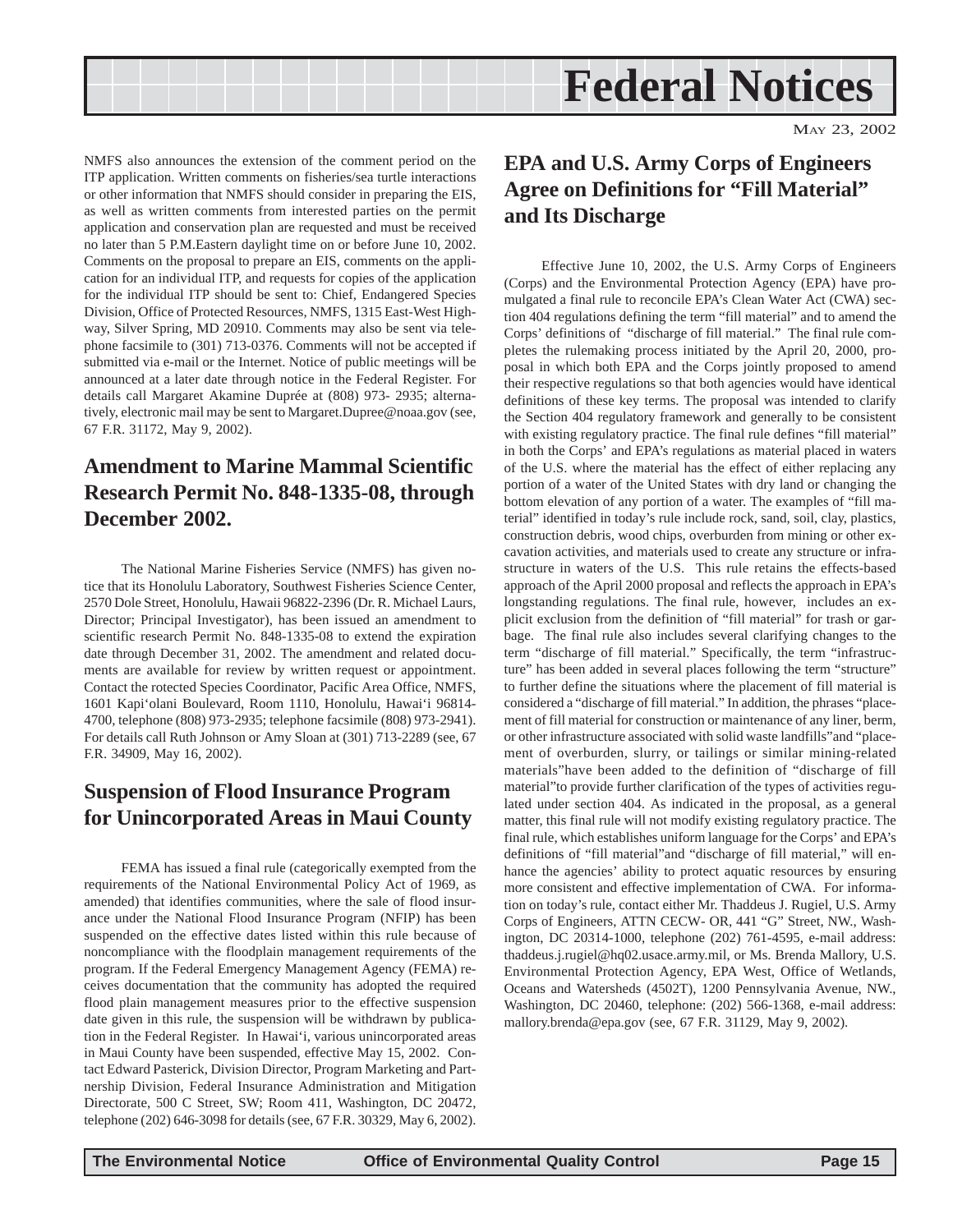## <span id="page-15-0"></span>**Federal Notices**

MAY 23, 2002

### **Wake Island Code**

Effective April 10, 2002, and after receiving and responding to public comments on its proposed rule (see, 65 F.R. 63826), the U.S. Department of the Air Force has issued a final rule revising the Wake Island Code to reflect current and anticipated use. For details, call Mr. Philip Sheuerman at (703) 695-4691 (see, 67 F.R. 16997, April 9, 2002).

### **Honoka'a Power Plant Before the Federal Energy Regulatory Commission**

The Federal Energy Regulatory Commission (FERC) has issued a notice that on March 21, 2002, HC Pacific, LLC, a Delaware limited liability company with its principal office located at 1221 Avenue of the Americas, New York, NY 10020, filed with the FERC an Application for determination that it is an exempt wholesale generator pursuant to Part 365 of the Commission's regulations and Section 32 of the Public Utility Holding Company Act of 1935, as amended. HHC has stated that it is a Delaware limited liability company that will be engaged in owning an approximately 63 MW net naphta and distillate oil-fired power plant in Honoka'a on the island of Hawai'i. Read the Federal Register notice, especially Standard Paragraph E, and file comments with FERC on or before April 23, 2002 (see, 67 F.R. 17685, April 11, 2002).

### **Notice of Intent to Prepare EIS for the Lahaina Watershed Project**

Pursuant to NEPA, the Natural Resources Conservation Service of the U.S. Department of Agriculture (NRCS) has issued its notice of intent to prepare an EIS for the Lahaina Watershed Project in Maui County, Hawai'i. The Chapter 343, HRS notice for this joint State-Federal project was published in the May 8, 2002, edition of the *Environmental Notice*. For questions related to the NEPA process for this project, contact Kenneth M. Kaneshiro of NRCS at (808) 541- 2600, extension 100 (see, 67 F.R. 19544, April 22, 2002).

### **Interagency Environmental Justice Working Group**

The U.S. Environmental Protection Agency (EPA), Interagency Working Group on Environmental Justice (IWG) is soliciting a second round of nominations for collaborative partnerships working to address local environmental justice concerns. Nominations must be submitted to the U.S. Environmental Protection Agency and postmarked no later than midnight, Thursday, August 16, 2002. Call Willard Chin of EPA Region 9 at (415) 972-3797, electronic mail at chin.willard@epa.gov (see, 67 F.R. 20406, April 24, 2002).

## **Environmental Council Notices**

### **Environmental Council Meetings (Tentative)**

The next meetings of the environmental council will be tentatively held on Wednesday, June 12, 2002, at 1:30 p.m. Please call OEQC at 586-4185 on June 6, 2002 to confirm the meeting.

### **General Environmental Assessment Seminars**

The Office of Environmental Quality Control will present two-session seminars on environmental assessment (under Chapter 343, Hawai'i Revised Statutes) to be held at OEQC, 235 South Beretania Street, Room 702, on the following dates and times:

**SESSSION 1**: Mondays, June 3, 2002, and June 17, 2002; both days from 10:00 a.m. to noon in the OEQC Library. **SESSION 2**: Wednesdays, June 5, 2002, and Wednesday, June 19, 2002; both days from 9:00 a.m. to 11:00 a.m. in the OEQC Library.

**SESSION 3**: Fridays, June 7, 2002, and June 21, 2002; both days from 1:00 p.m. to 3:00 p.m. in the OEQC Library. To register for one of the above sessions, please call (808) 586-4185. Each session will be limited to **fifteen** registrants. Registrants will be asked to read OEQC's "*A Guidebook for the Hawai'i State Environmental Review Process*

*(October 1997)*," as well Chapter 343, Hawai'i Revised Statutes, Chapter 200, Title 11, Hawai'i Administrative Rules. Seminar discussion materials will be provided. Each registrant will be asked to download their own copy of the October 1997 *Guidebook*. Registrants will also be asked to actively participate in the seminar discussions. Because of the unique nature of each seminar session, registrants will be asked not to switch between sessions. Sessions are free.



**PATS**